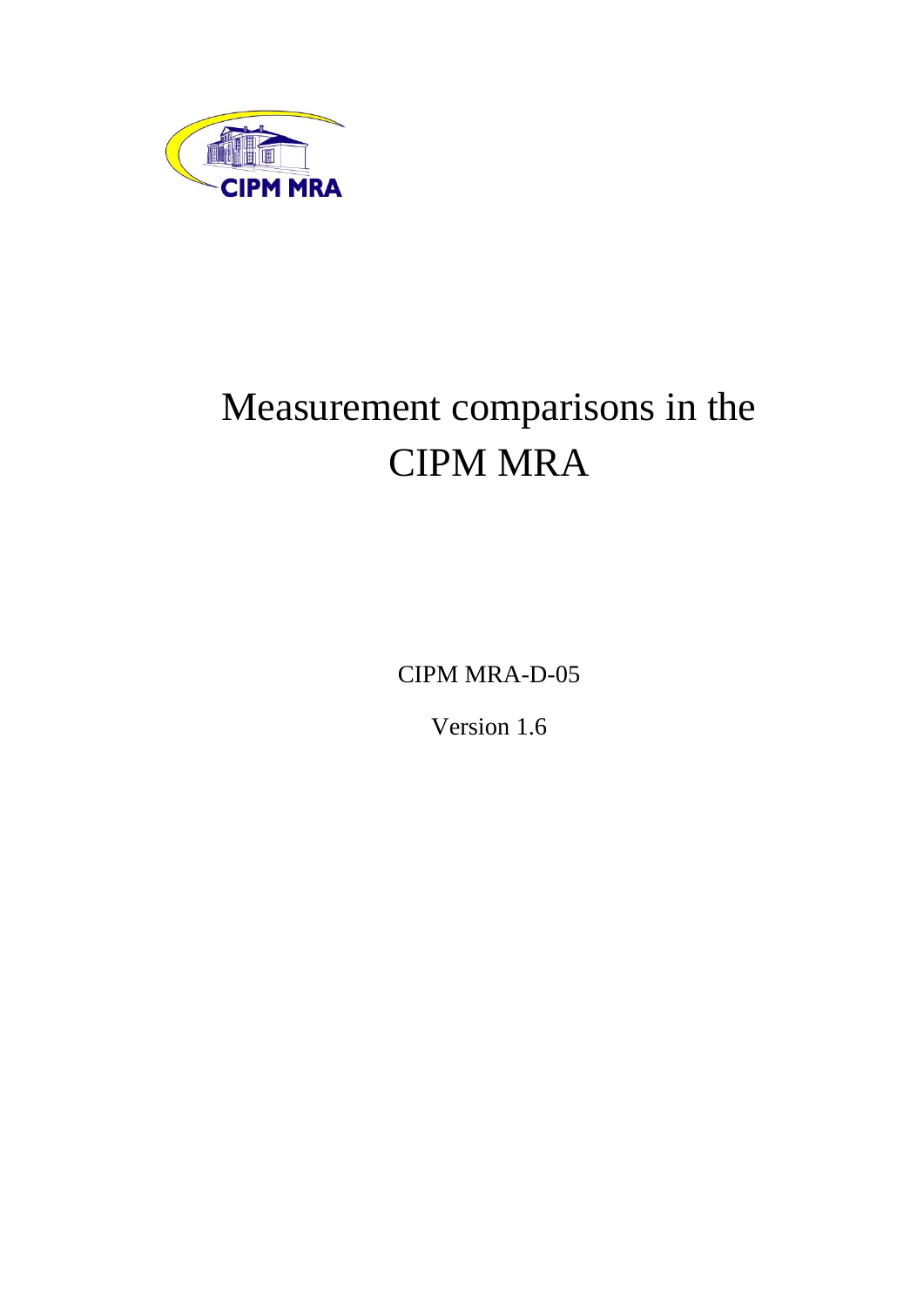

## <span id="page-1-0"></span>**Contents**

| 1. |      |        |                        |  |  |
|----|------|--------|------------------------|--|--|
|    | 1.1. |        |                        |  |  |
| 2. |      |        |                        |  |  |
|    |      |        |                        |  |  |
|    |      | 2.1.1. |                        |  |  |
|    |      | 2.1.2. |                        |  |  |
|    |      | 2.1.3. |                        |  |  |
|    |      | 2.1.4. |                        |  |  |
|    | 2.2. |        |                        |  |  |
|    | 2.3. |        |                        |  |  |
| 3. |      |        |                        |  |  |
|    |      |        |                        |  |  |
| 4. |      |        |                        |  |  |
|    | 4.1. |        |                        |  |  |
|    | 4.2. |        |                        |  |  |
|    | 4.3. |        |                        |  |  |
|    | 4.4. |        |                        |  |  |
|    | 4.5. |        |                        |  |  |
|    | 4.6. |        |                        |  |  |
|    | 4.7. |        |                        |  |  |
| 5. |      |        |                        |  |  |
|    | 5.1. |        |                        |  |  |
|    | 5.2. |        |                        |  |  |
|    | 5.3. |        |                        |  |  |
| 6. |      |        |                        |  |  |
| 7. |      |        |                        |  |  |
|    | 7.1. |        |                        |  |  |
|    | 7.2. |        |                        |  |  |
| 8. |      |        |                        |  |  |
| 9. |      |        |                        |  |  |
|    |      |        | V <sub>areion</sub> 16 |  |  |

Version 1.6 March 2016 Page 1 of 28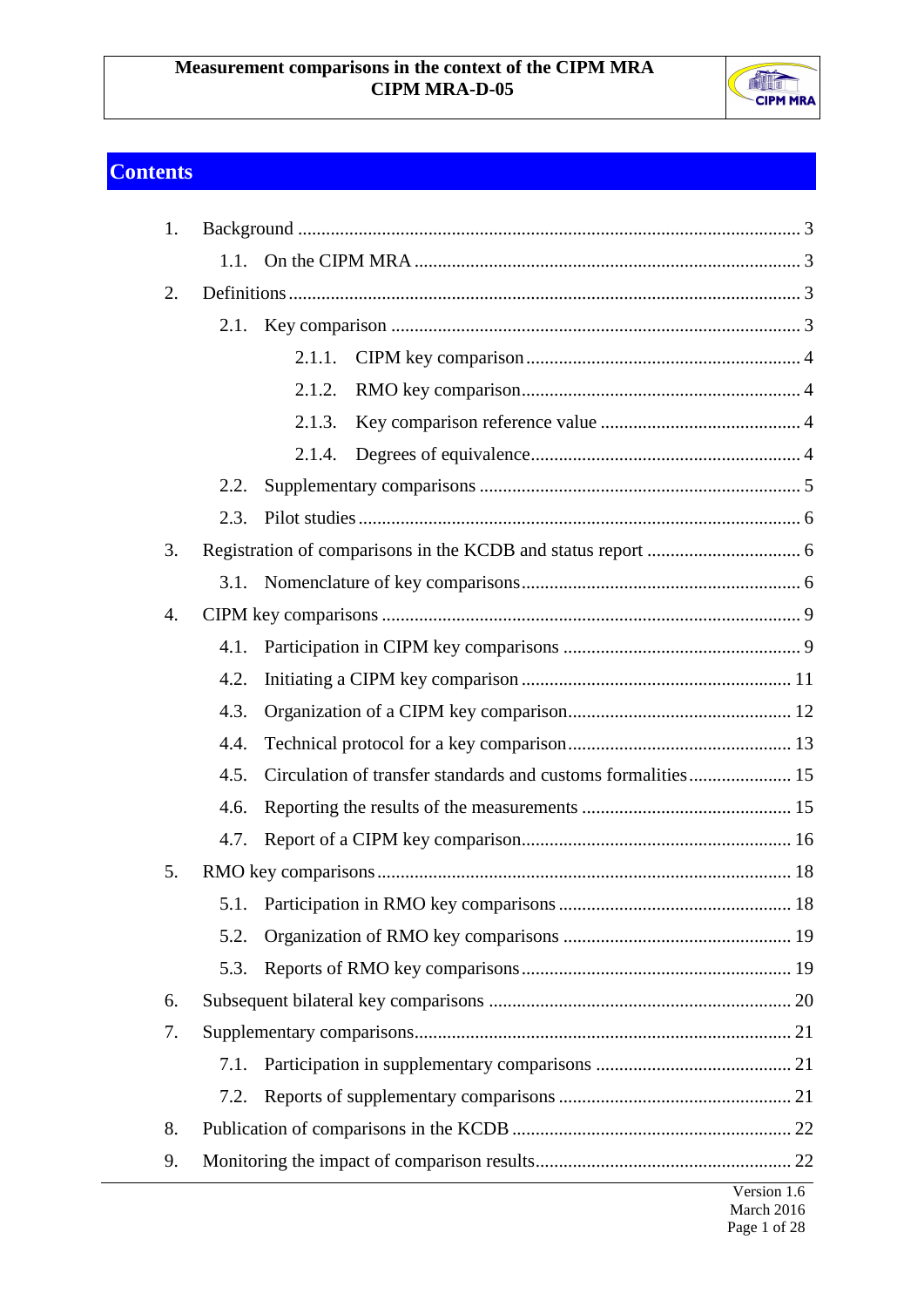## **Measurement comparisons in the context of the CIPM MRA CIPM MRA-D-05**

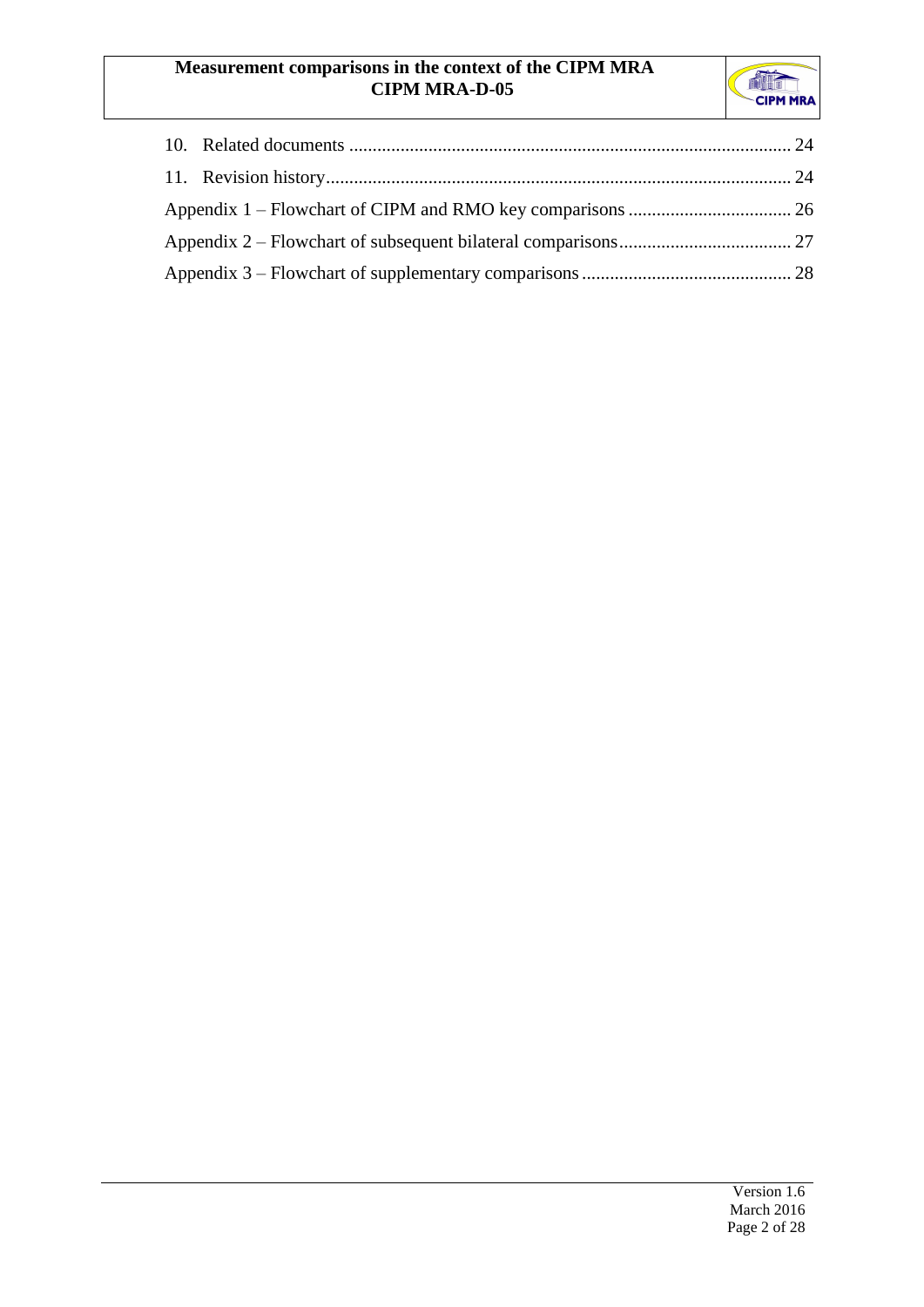

## <span id="page-3-0"></span>**1. Background**

## <span id="page-3-1"></span>**1.1. On the CIPM MRA**

Paragraph 3 [of the CIPM MRA](http://www.bipm.org/en/cipm-mra/mra_main_text.html#para3) defines the technical basis of the arrangement:

*3.1 The technical basis of this arrangement is the set of results obtained in the course of time through key comparisons carried out by the Consultative Committees of the CIPM, the BIPM and the regional metrology organizations (RMOs), and published by the BIPM and maintained in the key comparison database<sup>1</sup> . Detailed technical provisions are given in the Technical Supplement to this arrangement.*

*3.2 Key comparisons carried out by Consultative Committees or the BIPM are referred to as CIPM key comparisons; key comparisons carried out by regional metrology organizations are referred to as RMO key comparisons; RMO key comparisons must be linked to the corresponding CIPM key comparisons by means of joint participants. The degree of equivalence derived from an RMO key comparison has the same status as that derived from a CIPM key comparison.*

[Back to table of contents](#page-1-0)

## <span id="page-3-2"></span>**2. Definitions**

#### <span id="page-3-3"></span>**2.1. Key comparison**

 $\overline{a}$ 

A key comparison is one of the set of comparisons selected by a Consultative Committee to test the principal techniques and methods in the field.

Note: Key comparisons may include comparisons of representations of multiples and sub-multiples of SI base and derived units as well as comparisons of artefacts.

 $<sup>1</sup>$  At present the key comparison data base (KCDB) is maintained by the KCDB office of the BIPM</sup>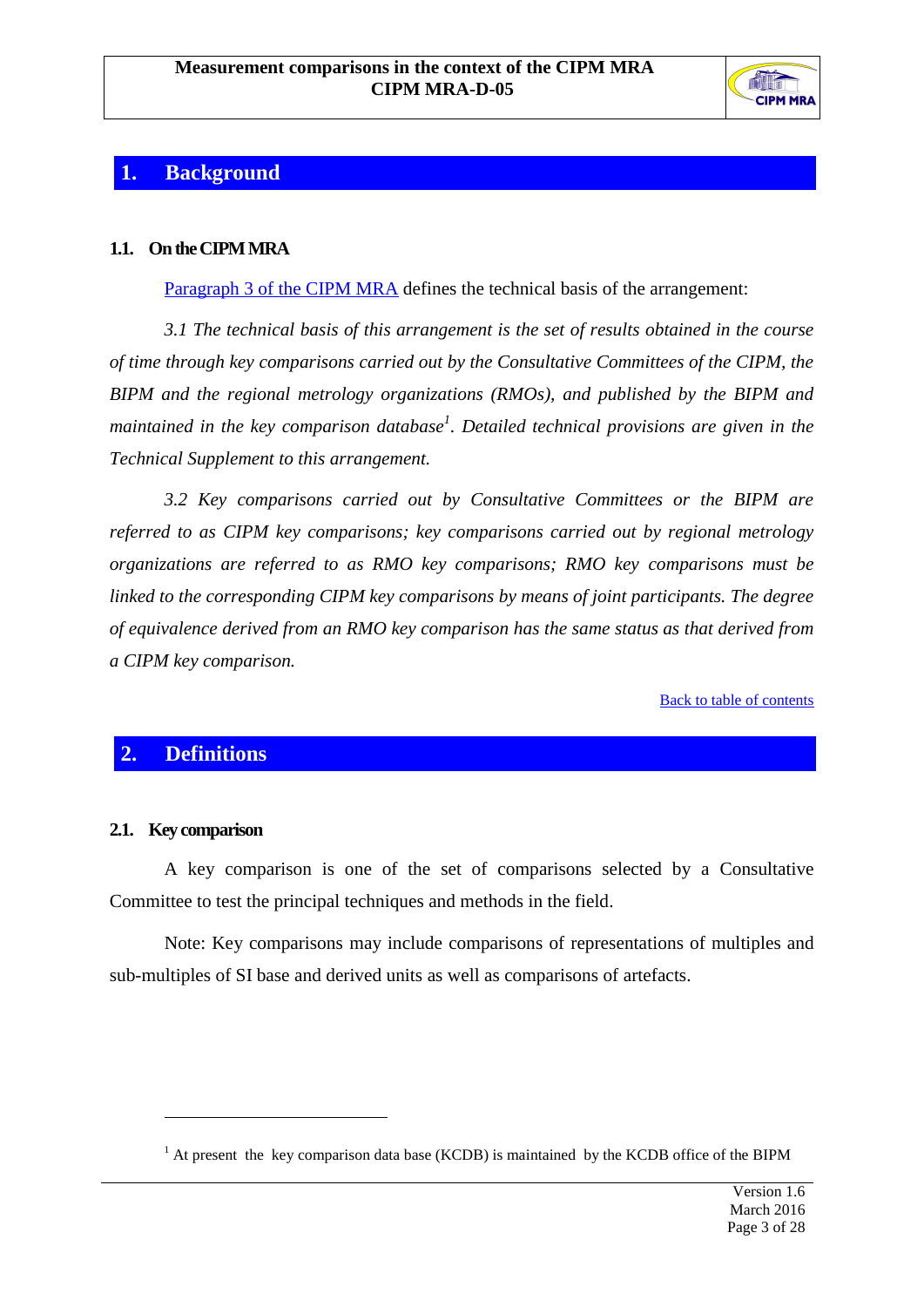

## <span id="page-4-0"></span>**2.1.1. CIPM key comparison**

A CIPM key comparison is a key comparison executed in the framework of a Consultative Committee or by the BIPM. A CIPM key comparison leads to a key comparison reference value<sup>2</sup>.

Note: BIPM key comparisons consist of series of successive bilateral comparisons between NMIs and the BIPM performed when the BIPM holds a unique facility (e.g. SIR for activity of radionuclides).

## <span id="page-4-1"></span>**2.1.2. RMO key comparison**

A RMO key comparison is a key comparison executed in the framework of a regional metrology organization.

## <span id="page-4-2"></span>**2.1.3. Key comparison reference value**

The key comparison reference value is the reference value resulting from the measurements taken in a CIPM key comparison, accompanied by its uncertainty (normally the standard uncertainty).

Only CIPM key comparisons (carried out by a Consultative Committee or the BIPM) result in a key comparison reference value. For a key comparison carried out by a regional metrology organization (RMO key comparison) the link to the key comparison reference value is obtained by reference to the results from those institutes which have also taken part in the CIPM key comparison.

Note: The method used to determine the key comparison reference value is part of the protocol of the comparison and is agreed by the Consultative Committee or by the appropriate working group to which the Consultative Committee has delegated this task.

## <span id="page-4-3"></span>**2.1.4. Degrees of equivalence**

 $\overline{a}$ 

The degree of equivalence relative to the key comparison reference value of a measurement standard or of a measurement result is the degree to which the measured value is consistent with the key comparison reference value. This is expressed quantitatively by two

<sup>&</sup>lt;sup>2</sup> Se[e 3.1](#page-6-2) <u>[nomenclature of comparisons](#page-6-2)</u>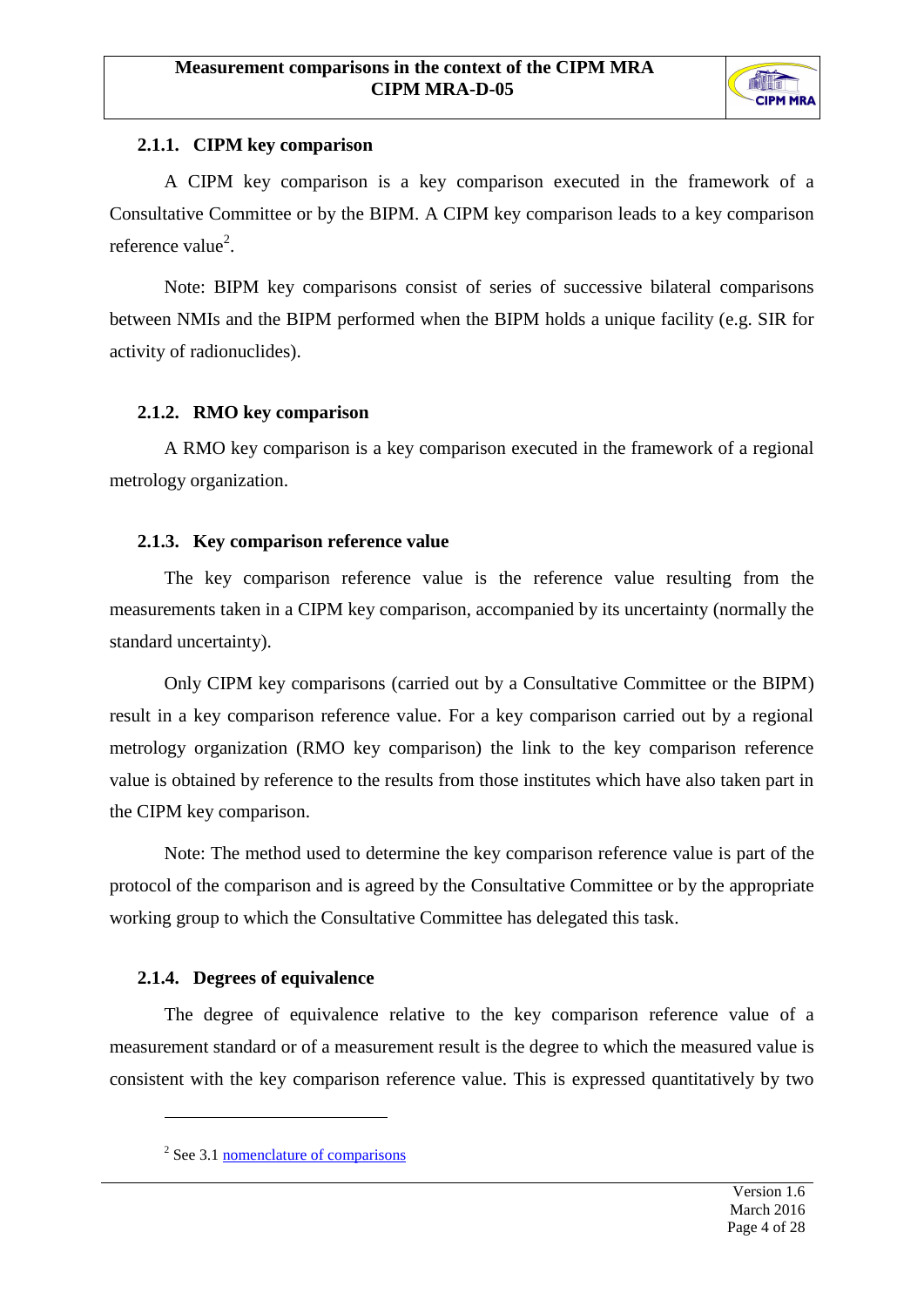

terms: the deviation from the key comparison reference value and the expanded uncertainty of this deviation computed at a 95 % level of confidence (in practice, this is often approximated by using a coverage factor *k* equal to 2). The "graph of equivalence" shows the degrees of equivalence relative to the key comparison reference value.

The degree of equivalence between two measurement standards or two measurements results (also known as "bilateral degree of equivalence", or "pair-wise degree of equivalence") is expressed quantitatively by two terms: the deviation of one measured value with respect to the other, calculated as the difference between their respective deviations from the key comparison reference value and the expanded uncertainty of this deviation computed at a 95 % level of confidence (in practice, this is often approximated by using a coverage factor *k* equal to  $2)^3$ .

The matrix of equivalence consists of the full set of degrees of equivalence. This may be published in the KCDB but in the event that it is not published, the details relating to its calculation are available in the final report.

#### <span id="page-5-0"></span>**2.2. Supplementary comparisons**

 $\overline{a}$ 

A supplementary comparison is a comparison, usually carried out by an RMO to meet specific needs not covered by key comparisons (e.g. regional needs), for instance measurements of specific artefacts, or measurements of parameters not within the "normal" scope of the Consultative Committees.

Consultative Committees may however decide to run a supplementary comparison when there are only few participants capable of measuring the required quantity (none sharing the same RMO), when no link can be made to an RMO comparison or when the distribution of samples to measure is a constraint (for instance: measurements of radioactive matrix reference materials).

 $3 \text{ In special cases, the CCS may decide that the degrees of equivalence be expressed in relative values, }$ after normalization relatively to the key comparison reference value or the nominal value of the measurand.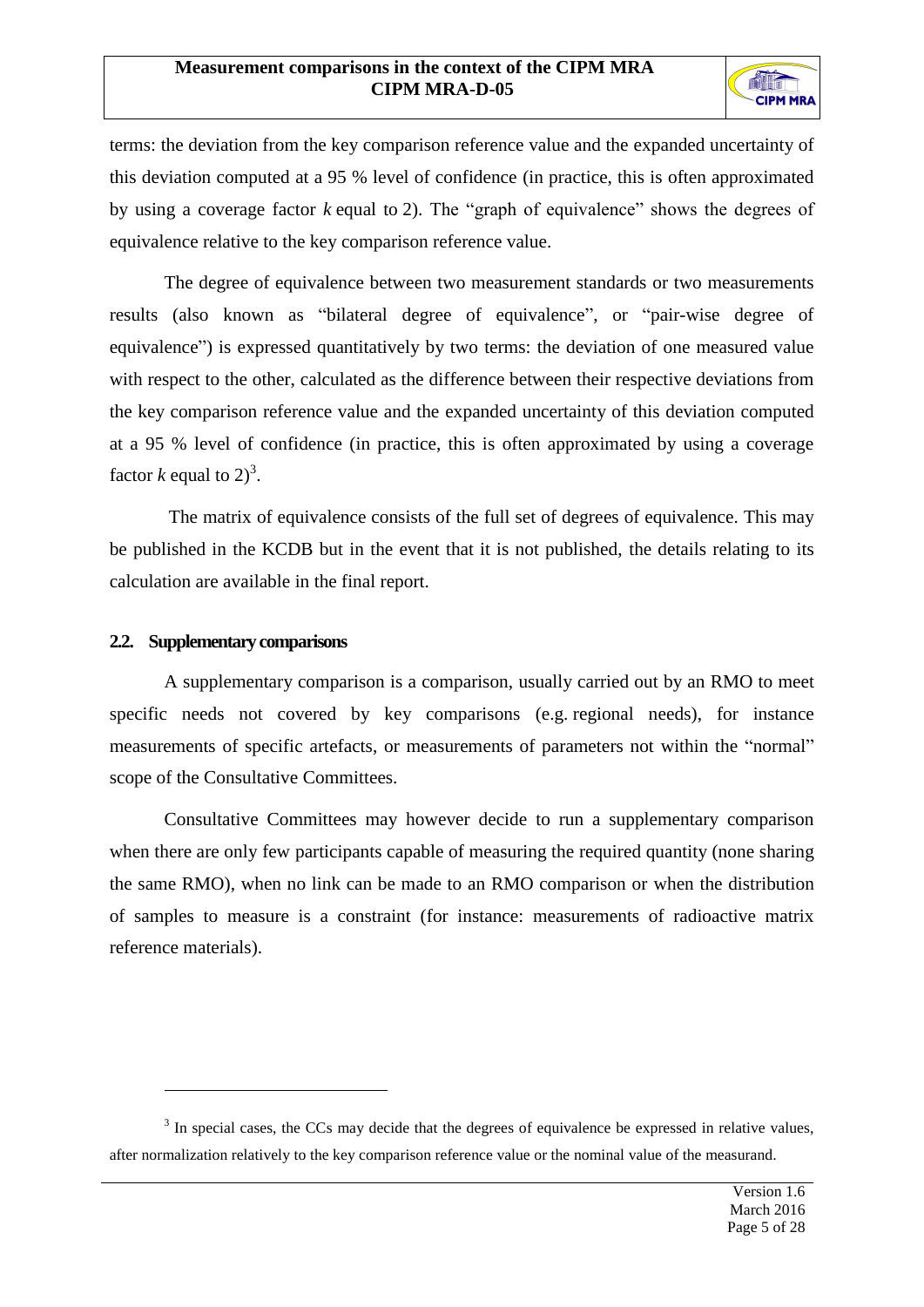

#### <span id="page-6-0"></span>2.3. **Pilot studies**

Pilot studies are a third category of comparison normally undertaken to establish measurement parameters for a "new" field or instrument, or as a training exercise. The results of pilot studies alone are not normally considered sufficient support for calibration and measurement capability<sup>4</sup> (CMC).

[Back to table of contents](#page-1-0)

## <span id="page-6-1"></span>**3. Registration of comparisons in the KCDB and status report**

Registration of comparisons must be made through the BIPM key comparison database office (KCDB Office), using the *[Key and supplementary comparison registration](http://www.bipm.org/utils/common/documents/jcrb/registration_and_progress_form.pdf)  [and progress form](http://www.bipm.org/utils/common/documents/jcrb/registration_and_progress_form.pdf)*. Only key and supplementary comparisons are registered in the KCDB. Participants who are either i) signatories of the CIPM MRA, or ii) designated institutes for their country through the process of CIPM MRA-D-06, will be listed in the public website of the KCDB for the comparison.

During the course of a comparison that is registered in the KCDB, it is important that up-to-date information on the progress of the comparison be readily available. This implies that the participants, the KCDB Office, and the Consultative Committee (the President, the Executive Secretary, and the working group designated by the Consultative Committee for this task) should be regularly informed by the pilot institute of the status of the comparison. The progress of a comparison shall be reported to the KCDB office with the same form used for registration. Once the progress of the comparison is reported to the KCDB office, the updated status will be made public on the KCDB website.

#### <span id="page-6-2"></span>**3.1. Nomenclature of key comparisons**

 $\overline{a}$ 

Upon registration with the KCDB Office, each key or supplementary comparison is identified by a unique nomenclature.<sup>5</sup>

<sup>5</sup> Some RMOs also use an internal identifier before the comparison is registered. This identifier may be kept in the KCDB and can be found using the website free form search engine.

<sup>&</sup>lt;sup>4</sup> See document **CIPM MRA-D-04**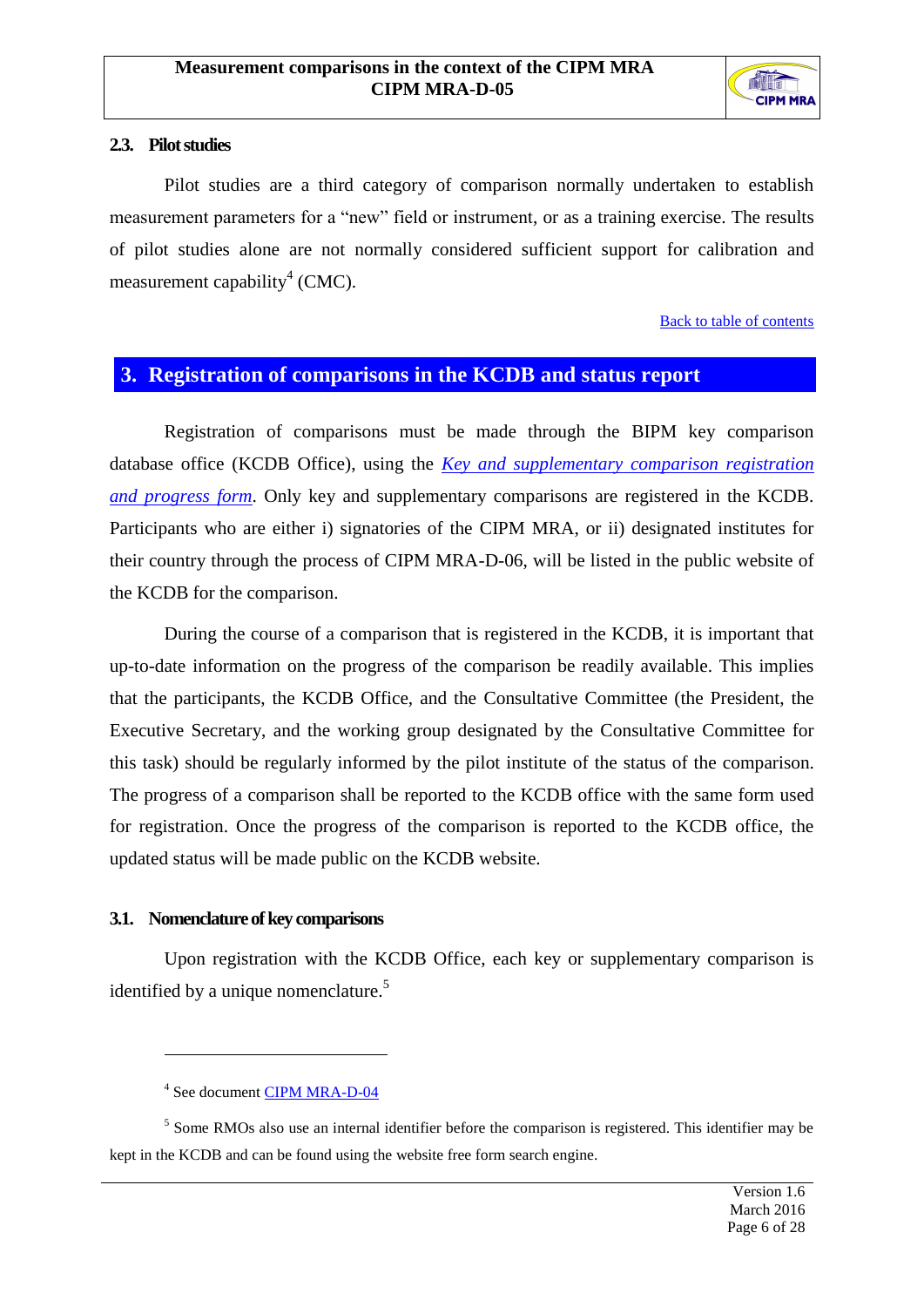

The first part of the name identifies the comparison. A second part may be used to identify sub-sets of a particular comparison (see below).

- First, the body under the auspices of which the comparison is carried out. This can be:
	- Consultative Committee: CC
	- BIPM: BIPM.
	- Regional metrology organization designated by its acronym: AFRIMETS., APMP., COOMET., EURAMET., SIM., etc.

The dot (.) is added for the BIPM and for the acronym of a regional metrology organization for clarity in reading the nomenclature.

Second, the field of measurement, designated as in the titles of Consultative Committees:

AUV for Acoustics, Ultrasound and Vibration;

QM for Amount of Substance;

EM for Electricity and Magnetism;

RI for Ionizing Radiation;

L for Length;

M for Mass and related quantities;

PR for Photometry and Radiometry;

T for Thermometry;

TF for Time and Frequency.

 Third, which applies only when the comparison is specifically chosen by a given Consultative Committee working group, part of the acronym of the working group preceded by a dot, for instance:

.RF for the Working Group on Radio Frequencies of the CCEM;

.M for the Working Group on Mass Standards of the CCM;

.P for the Working Group on Pressure of the CCM;

.F for the Working Group on Force of the CCM;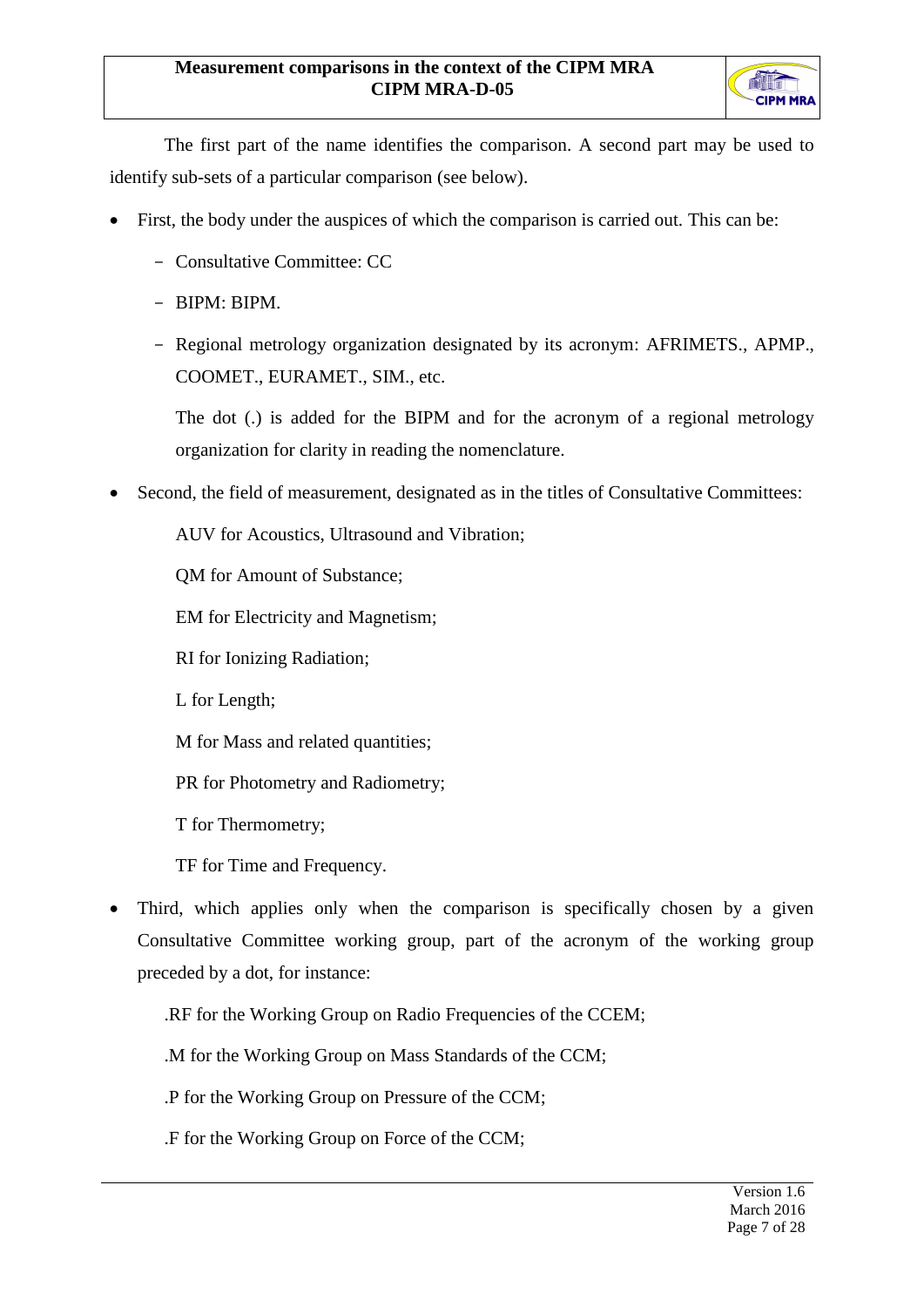

- .D for the Working Group on Density of the CCM;
- .H for the Working Group on Hardness of the CCM.

This also applies to the three sections of the CCRI (without the dot):

(I) for Section I;

(II) for Section II;

(III) for Section III;

as well as to the CCAUV:

.A for Acoustics;

.U for Ultrasound;

.V for Vibration;

.W for Underwater acoustics.

- Fourth, a hyphen (-).
- Fifth, a capital letter, K for key comparison, S for supplementary comparison and P for pilot study.
- Sixth, a number, generally in the successive order 1, 2, 3, etc.

The second part of the nomenclature may be omitted, but is useful to distinguish between several sub-comparisons of a key or supplementary comparison. It can take any form but should always be preceded by a dot (.). The most usual cases are:

- .a, .b, .c for several sub-comparisons, corresponding to different ranges of measurements of the same quantity;
- .Xy-αβγ which appears in the field of ionizing radiation for identifying the measurement of a specific radionuclide  $\alpha\beta\gamma Xy$ .
- .1, .2, .3 for subsequent bilateral comparisons to a key comparison.
- the year in which the comparison is initially registered in the KCDB.

Dots or hyphens can be added as desirable for clarity in this second part of the nomenclature.

Two or more key comparisons corresponding to the same description but carried out over two different time intervals must have different identifiers. Normally, these comparisons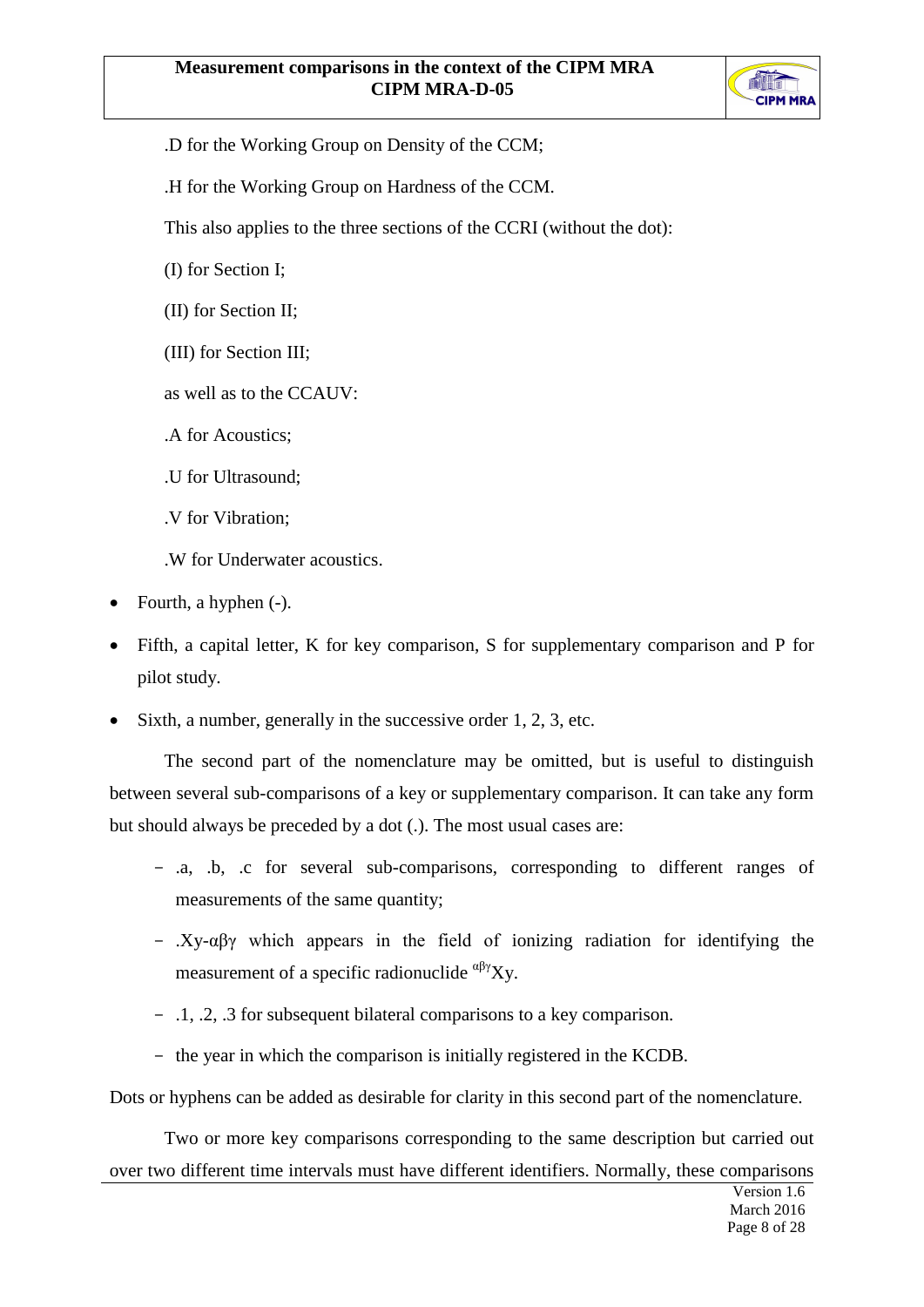

are identified with different numbers, in which case the second part may be kept unchanged. However, it is possible to keep the same number, in which case changing the second part is mandatory.

[Back to table of contents](#page-1-0)

## <span id="page-9-0"></span>**4. CIPM key comparisons**

The Consultative Committees are responsible for choosing the key comparisons. In each field a set of key comparisons is identified which covers a range of standards in order to test the principal techniques in the field.

The procedures used by Consultative Committees for selecting, conducting and evaluating key comparisons, including their detailed technical protocols and periodicity, are designed to ensure that:

- the comparisons test all the principal techniques in the field;
- the results are clear and unequivocal;
- the results are robust;
- the results are easy to compare with those of corresponding comparisons carried out subsequently by regional metrology organizations;
- overall, the comparisons are sufficient in range and frequency to demonstrate and maintain equivalence between the laboratories participating in the CIPM MRA.

#### <span id="page-9-1"></span>**4.1. Participation in CIPM key comparisons**

According to paragraph [6 of the CIPM MRA:](http://www.bipm.org/en/cipm-mra/mra_main_text.html#para6)

#### *6 Participation in key and supplementary comparisons*

*6.1 Participation in a CIPM key comparison is open to laboratories having the highest technical competence and experience, normally the member laboratories of the appropriate Consultative Committee. Those laboratories that are not members of a Consultative Committee and not NMIs must be nominated by the designated national metrology institute referred to in paragraph 1.4 as being responsible for the relevant national measurement standards. In choosing participants, the Consultative*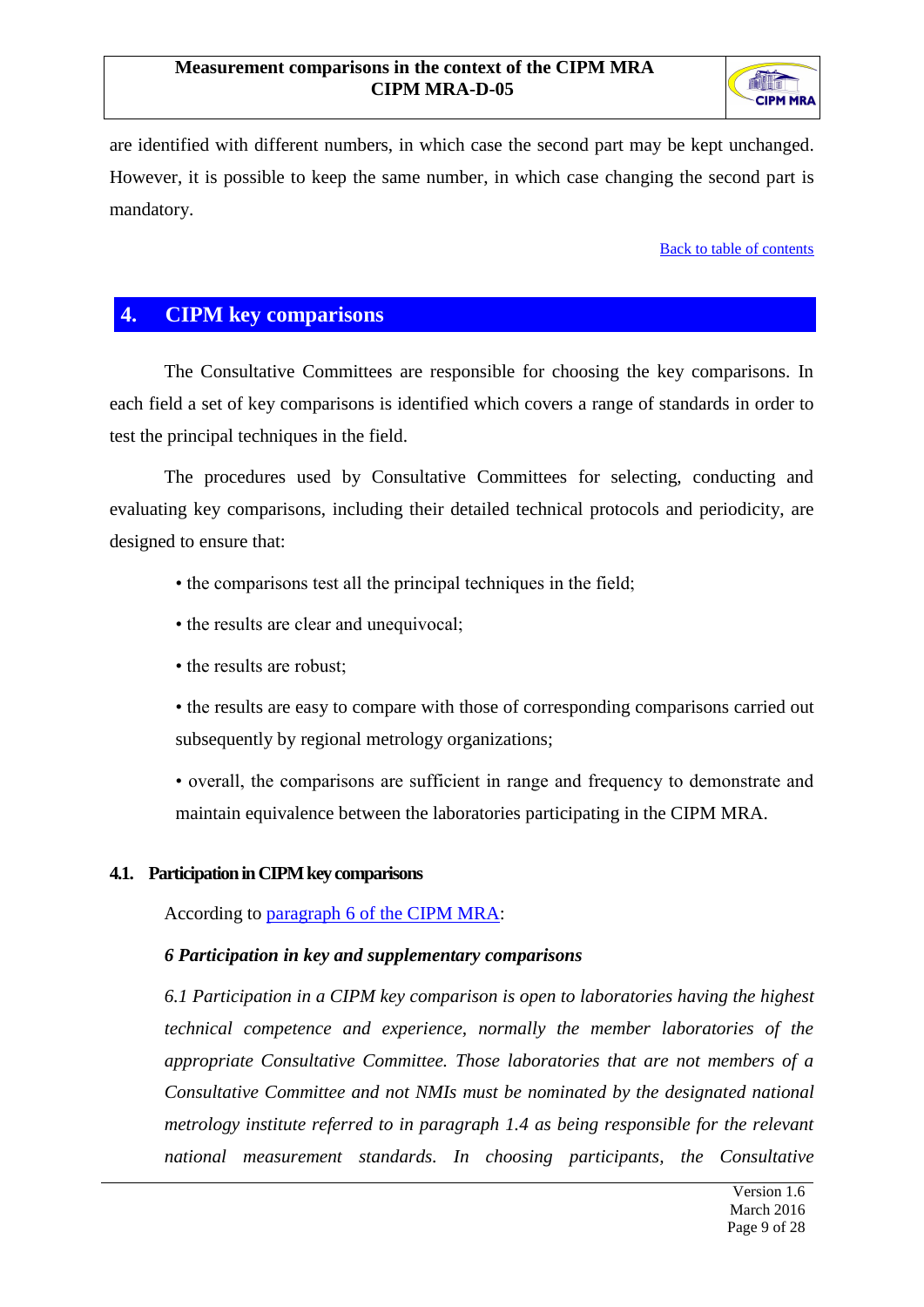

*Committees should take proper account of regional representation. The number of laboratories participating in CIPM key comparisons may be restricted for technical reasons.*

*6.2 Participation in key comparisons organized by an RMO is open to all RMO members and to other institutes that meet the rules of the regional organization (including institutes invited from outside the region) and that have technical competence appropriate to the particular comparison.*

*6.3 Participation in RMO supplementary comparisons is open to those institutes meeting the requirements specified in paragraph 6.2.*

At its 2005 meeting, the CIPM decided on the following policy concerning the participation of laboratories in Associates of the CGPM<sup>6</sup>.

- *paragraph 1.5 of the CIPM MRA should be interpreted with greater flexibility than before. Any participation of NMIs and designated institutes from Associates in CC comparisons or other activities should be carefully considered by the relevant committee or working group on a case by case basis. Specifically and in exceptional cases Associates may be invited to take part in CC comparisons, studies, pilots and other formal activities where:*
	- *this adds scientific or other value to the work or to the results obtained by other participants;*
	- *reference samples are only produced for the purposes of the CC comparison and no linked RMO comparisons are possible; and*
	- *their participation increases the efficiency or adds effectiveness to the relevant activity.*
- *that reports of CC comparisons in which NMIs and other designated institutes from Associates take part may be included in the KCDB although these reports should make clear those results which come from Associates. Their results should not normally contribute to a key comparison reference value in comparisons which are*

 $\overline{a}$ 

<sup>&</sup>lt;sup>6</sup> [CIPM 2005-05, paragraph](http://www.bipm.org/cc/CIPM/Allowed/94/SERVICESTOASSCIPM05.pdf) 2.4. In the text, CC refers to Consultative Committees and KC refers to key comparisons.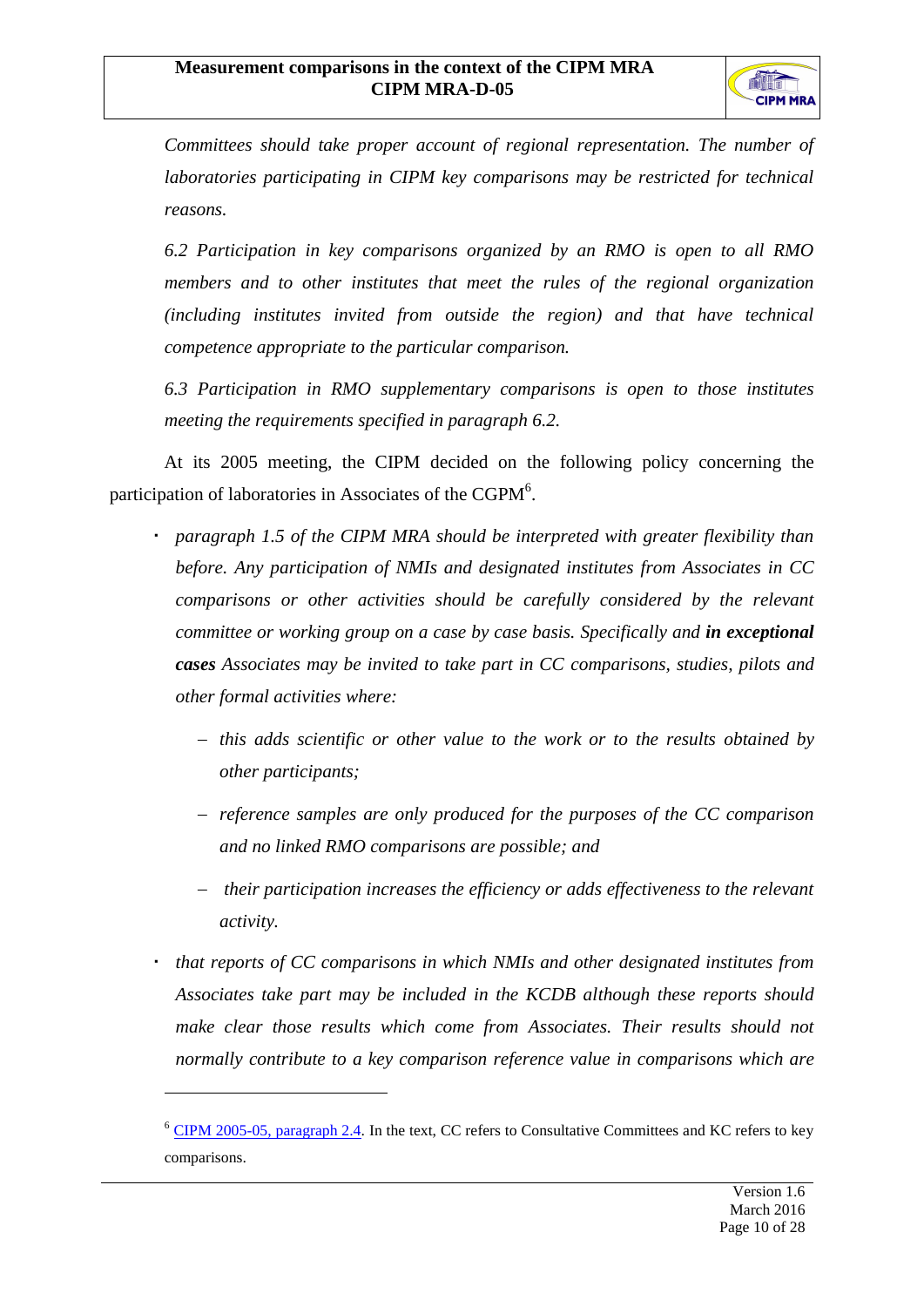

*arranged by the Consultative Committee unless it may be shown to be of significant scientific value to other participants;*

- *Associates who are invited to take part in a KC organized by a Consultative Committee may be invited to attend working group meetings at which the results from that comparison are discussed;*
- *that representatives of NMIs or DIs from Associates may be invited, on a one-off, case by case basis, to attend CCs or working groups as guests; and*
- *Associates may be asked to pay, as provided for under Article 15 (1921) of the Convention of the Metre, for any extra costs incurred by the BIPM of their participation in comparisons, particularly those which are piloted by the BIPM.*

It is important to note that a national metrology institute (NMI) or designated institute (DI) that has never participated in a comparison may wish to acquire a benchmark of its performance before participating in a key comparison. This can be achieved by running pilot studies in parallel to a key or supplementary comparison or by participating in a key or supplementary comparison in "pilot study" mode. The results of the NMIs or DIs participating in the pilot study are not to be used to compute reference values, and the name of the institute will not be published in the KCDB. Participation in "pilot studies" run in parallel to comparisons must be agreed before the comparison measurements starts. Results from pilot studies are not considered sufficient support of CMCs.

[Back to table of contents](#page-1-0)

#### <span id="page-11-0"></span>**4.2. Initiating a CIPM key comparison**

CIPM key comparisons are initiated at a Consultative Committee meeting.

The Consultative Committee at each of its meetings examines the need for comparisons and decides which ones from a list of key comparisons should be initiated at that meeting, taking into account, among other things, the views of regional metrology organizations. For each comparison, a pilot institute is identified to take the main responsibility for running the CIPM key comparison.

In drawing up the provisional list of participants and an approximate timetable, the Consultative Committee ensures that an adequate number of participants from each of the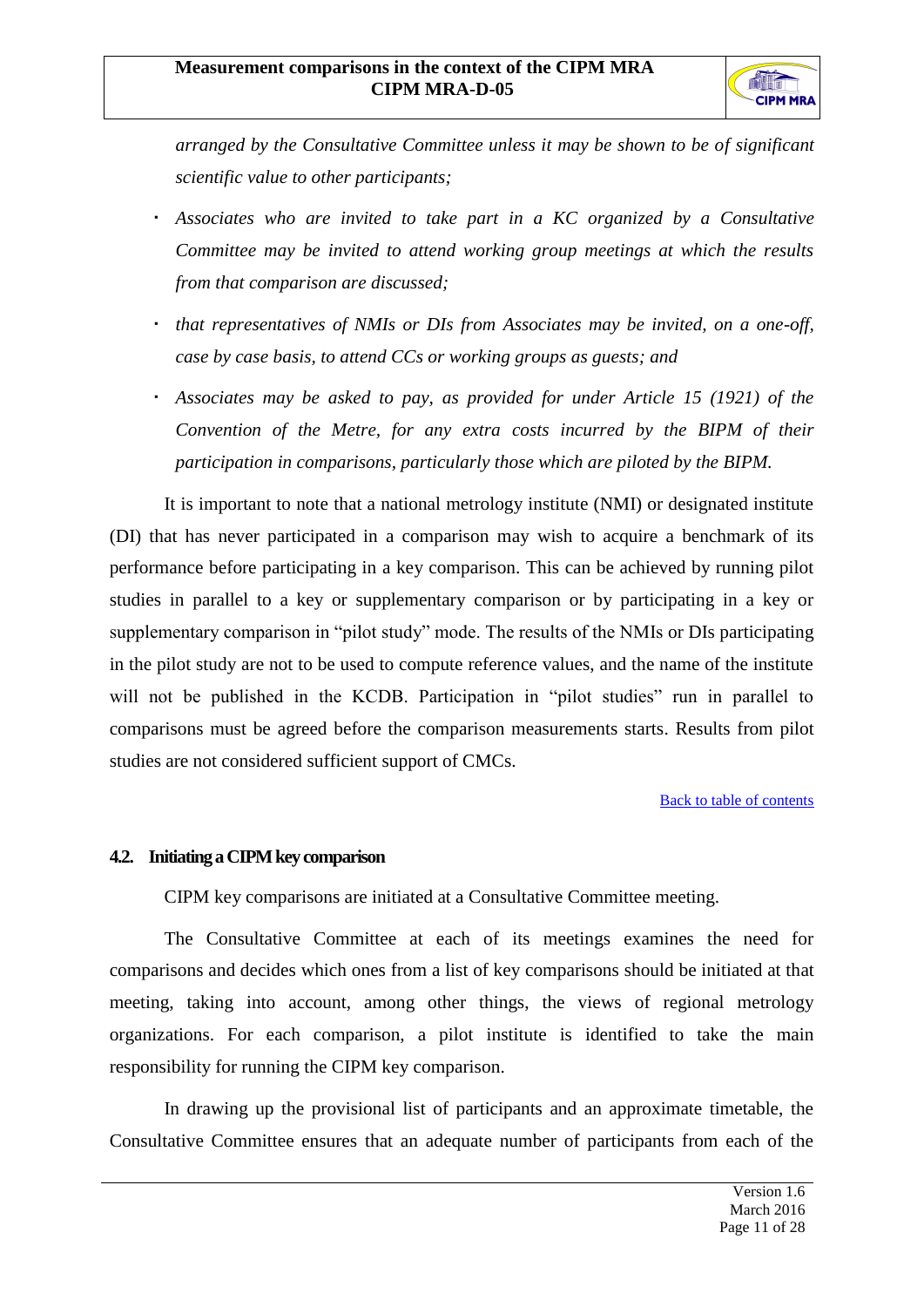

main RMOs take part so that corresponding regional comparisons can be properly linked to the CIPM comparison.

In some CIPM key comparisons the number of participants may be limited for technical reasons.

The Consultative Committee may form a coordinating group, nominating two or three institutes from the provisional list to help the pilot institute in drawing up the technical protocol and timetable for the comparison.

The timetable of this and any other comparisons decided by the Consultative Committee should be discussed to ensure that the workload of the whole set is not too great for the participating and pilot institutes, and that the results will be available for the next meeting, normally in three (or occasionally two) years' time. For this the total circulation time of the standards must be fixed and should not exceed eighteen months unless there are exceptional circumstances.

[Back to table of contents](#page-1-0)

#### <span id="page-12-0"></span>**4.3. Organization of a CIPM key comparison**

 $\overline{a}$ 

The organization of a CIPM key comparison is the responsibility of the pilot institute which may be helped by the coordinating group. The first task of this group is to draw up the detailed technical protocol for the comparison (see Section 4.4) and its dispatch, inviting participation as defined by the Consultative Committee (see paragraph 6 of the CIPM MRA). In those committees having permanent working groups or sections responsible for specific areas of activity, the draft protocol must be sent to the chair of the relevant working group or section. The invitation to participate is sent directly to the delegates of member institutes present at the previous meeting of the Consultative Committee, plus absent members. Copies of the invitation and draft protocol are also sent to the BIPM executive secretary of the Consultative Committee<sup>7</sup>.

The main points to be decided by the group headed by the pilot institute are the following:

 $\frac{7}{1}$  Consultative Committees or working groups may decide to publish these documents in their corresponding website. When approved, the technical protocol may be published in the KCDB.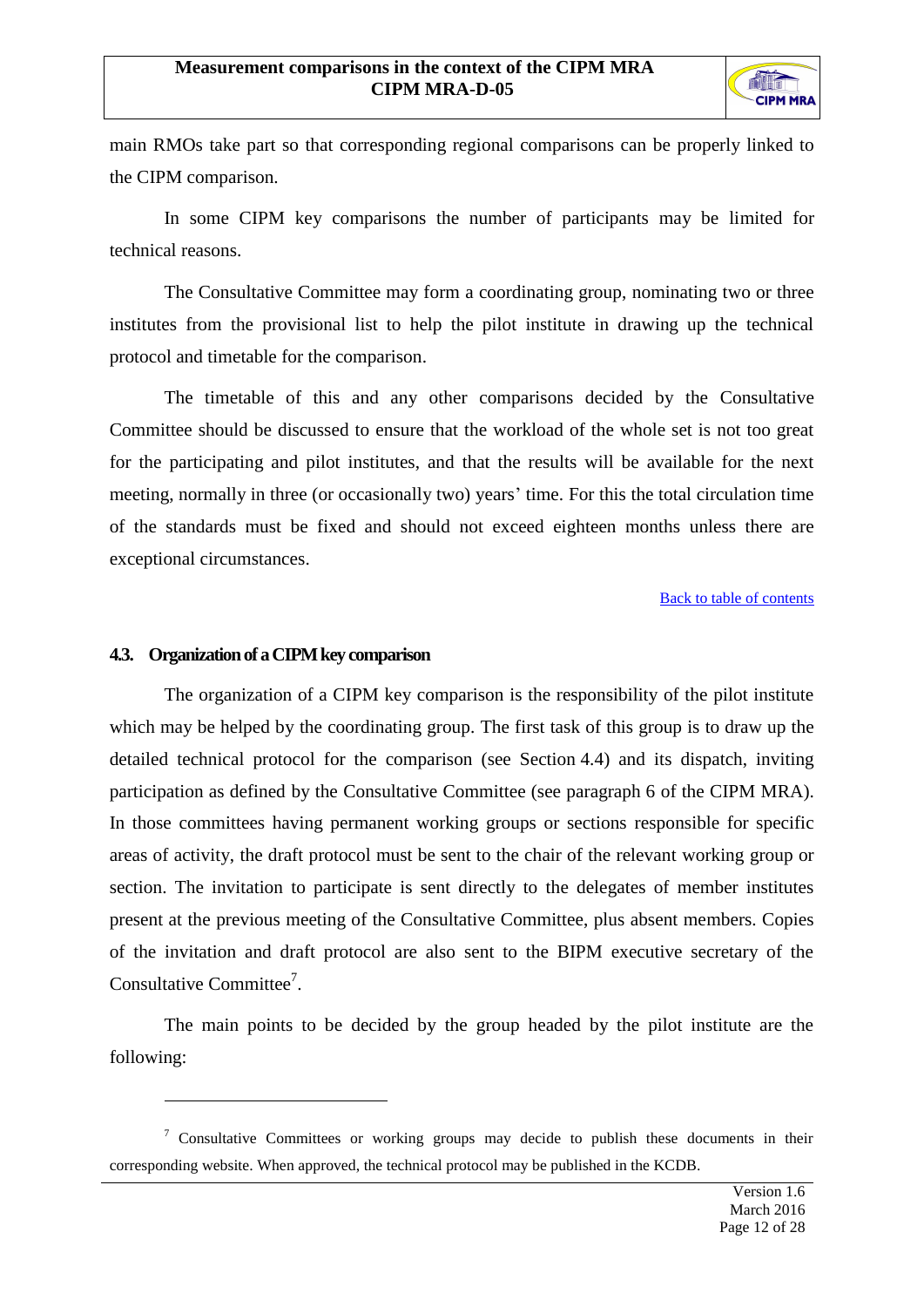

- List of participants with full details of mailing and electronic addresses.
- Travelling standard or standards to be used in the comparison.

• Whether or not a pilot comparison or any other preliminary work needs to be carried out among a restricted number of participants to verify the performance of the travelling standard.

• Pattern of the full-scale comparison, which ranges from the simple circulation of a single travelling standard around all the participants to the sending of an individual travelling standard directly to each participant from the pilot institute, or from each participant to the pilot institute or some combination of these.

• Starting date, detailed timetable, means of transport and itinerary to be followed by each travelling standard. This starting date is subsequently referred to as the starting date for the comparison.

- Procedure in the case of failure of a travelling standard.
- Procedure in the case of unexpected delay at a participating institute.
- Customs documents to accompany the travelling standards, either ATA carnet or other for those participants not qualifying for the ATA scheme.

#### [Back to table of contents](#page-1-0)

#### <span id="page-13-0"></span>**4.4. Technical protocol for a key comparison**

 $\overline{a}$ 

The coordinating group<sup>8</sup> draws up the detailed technical protocol. This technical protocol is an important part of the comparison and specifies in detail the procedure to be followed. It is important to remember, however, that the purpose of a key comparison is to compare the standards as realized in the participating institutes, not to require each participant to adopt precisely the same conditions of realization. The protocol should, therefore, specify the procedures necessary for the comparison, but not the procedures used for the realization of the standards being compared.

The points treated in the protocol should include the following:

 $8$  For those cases where there is no coordinating group, the responsibility relies on the pilot institute.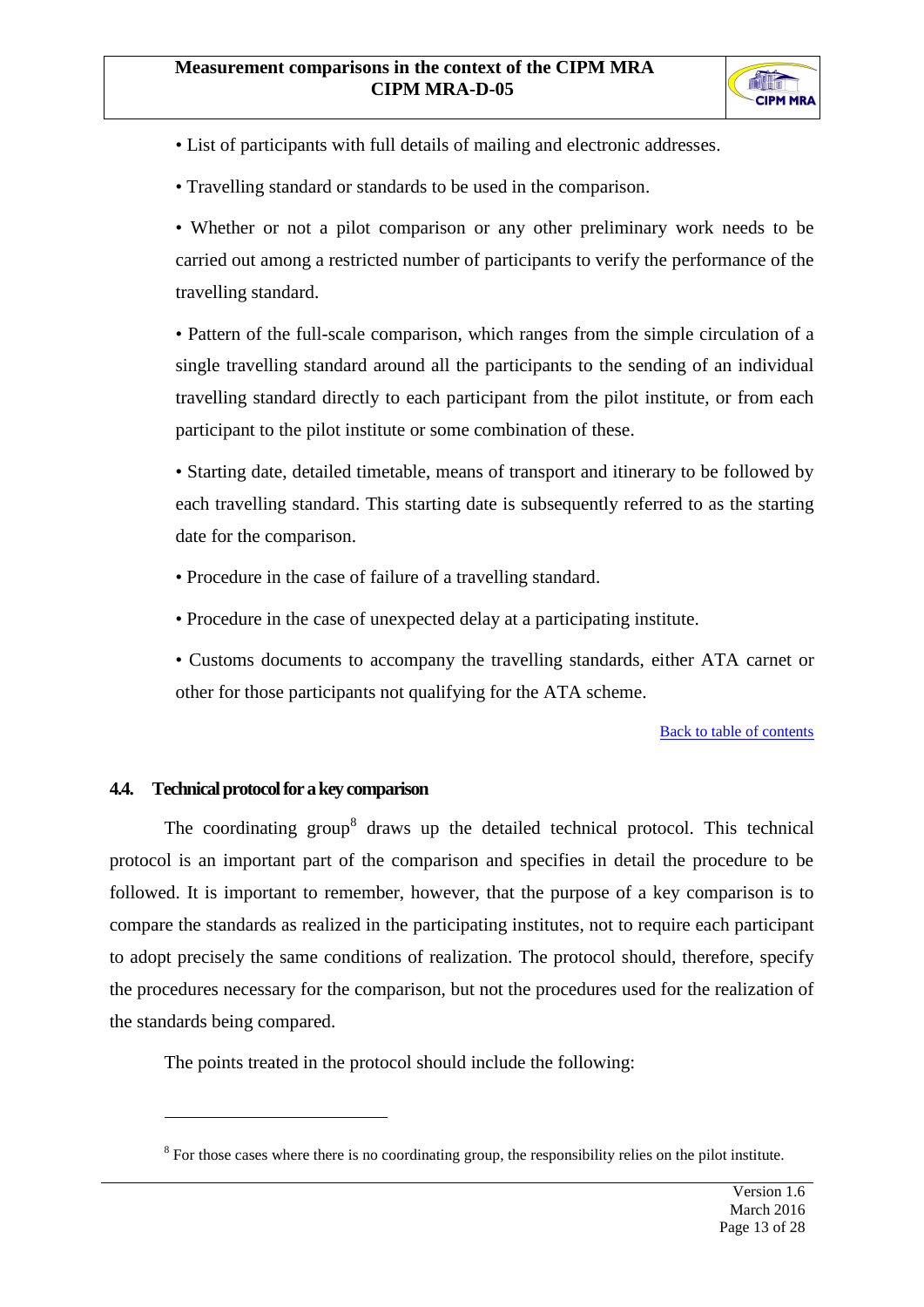

• Detailed description of the devices: make, type, serial number, size, weight, packaging, etc., and technical data needed for their operation.

• Advice on handling the travelling standards, including unpacking and subsequent packing and shipping to the next participant. This should include a complete list of the content of the package including handbooks, etc., and the weight and size of the whole package.

- Action to be taken on receipt of the standards in a participating institute.
- Any tests to be carried out before measurement.
- Conditions of use of travelling standards during measurement.
- Instructions for reporting the results.
- Proposal for the method of determination of the key comparison reference value .

• List of the principal components of the uncertainty budget to be evaluated by each participant, and any necessary advice on how uncertainties are estimated (this is based on the principles laid out in the ISO *Guide to the Expression of Uncertainty in Measurement*). In addition to the principal components of the uncertainty, common to all participants, individual institutes may add any others that they consider appropriate. Uncertainties are evaluated at a level of one standard uncertainty and information must be given on the number of effective degrees of freedom required for a proper estimation of the level of confidence.

• Timetable for communicating the results to the pilot institute. Early communication helps to reveal problems with the travelling standard during the comparison.

• Financial aspects of the comparison, noting that in general each participating institute is responsible for its own costs for the measurements, transport and any customs charges as well as any damage that may occur within its country. Overall costs of the organization of the comparison, including the supply of the transfer devices, are normally borne by the pilot institute.

• Insurance of transfer devices is decided by agreement among the participants taking account of the responsibility of each participant for any damage within its country.

[Back to table of contents](#page-1-0)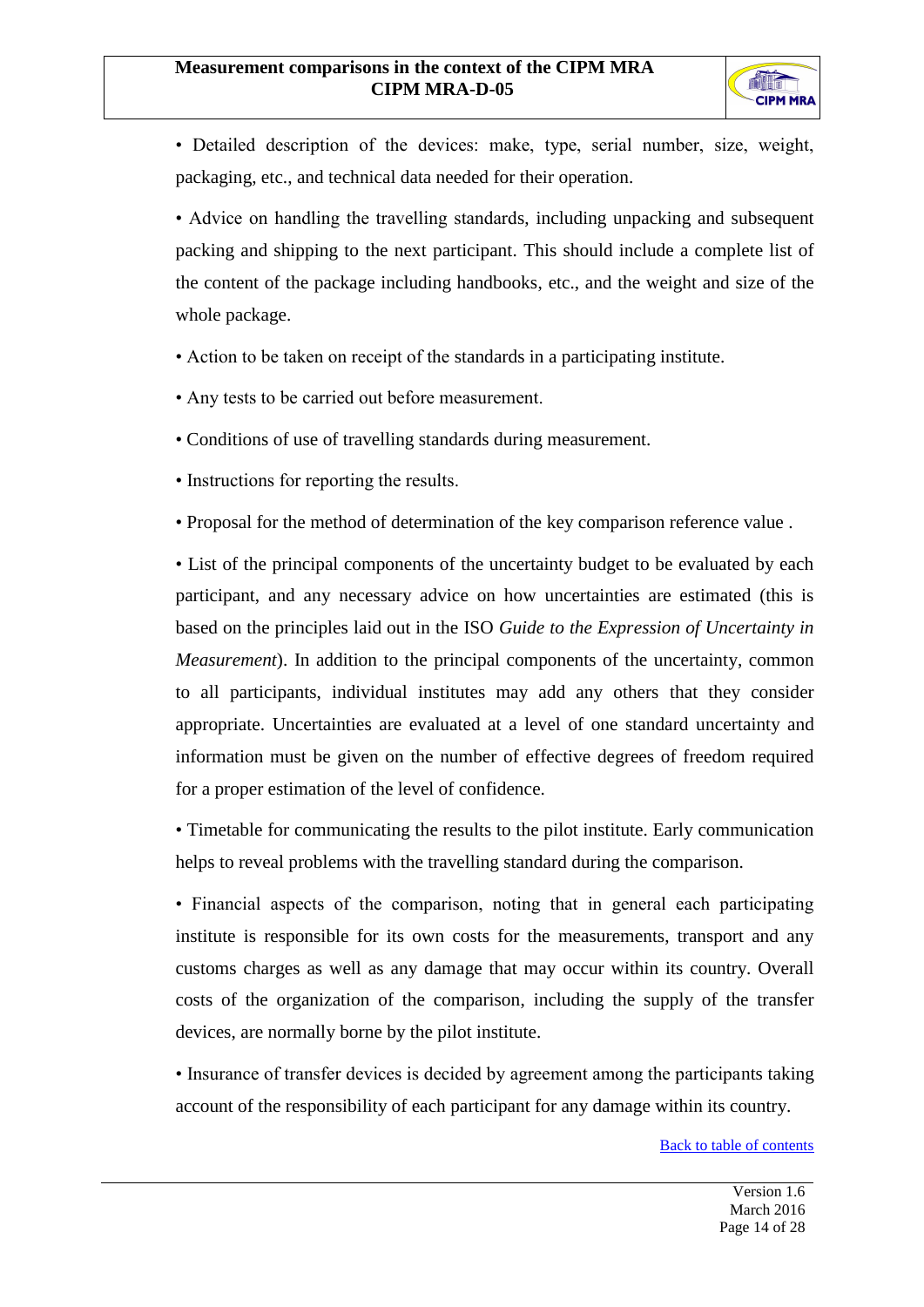

#### <span id="page-15-0"></span>**4.5. Circulation of transfer standards and customs formalities**

The pilot institute is responsible for organizing the circulation and transport of the standards and ensuring that the participants make proper arrangements for local customs formalities.

The equipment must be handled with care, i.e. only by qualified metrology personnel. It is desirable and in some cases essential that the transfer instruments be hand-carried. If this is not deemed essential, certain precautions must nevertheless be taken. As goods are usually delivered to a shipping department in an institute a warning note should be attached to the package indicating that the package should be opened only by laboratory personnel. The participating institutes are responsible for transport to the next institute according to the circulation scheme. The method of transport as defined in the instructions should be respected.

Before dispatching the package, each participant must inform the next participant and the pilot institute, giving transport details.

If an ATA carnet is used, it must be used properly. Upon each movement of the package the person organizing the transit must ensure that the carnet is presented to customs on leaving the country, and upon arrival in the country of destination. When the package is sent unaccompanied, the carnet must be included with the other forwarding documents so that the handling agent can obtain customs clearance. In no case should the carnet be packed with the device in the package. In some cases it is possible to attach the carnet to the package.

After arrival of the package, the participating institute should inform the pilot institute of this by completing and returning a form that is included in the package. Immediately after receipt, the participating institute should check for any damage of the standards, in particular scratches and rust, and report this to the pilot institute.

If a delay occurs the pilot institute should inform the participants and if necessary revise the time schedule or the order of circulation between countries.

[Back to table of contents](#page-1-0)

#### <span id="page-15-1"></span>**4.6. Reporting the results of themeasurements**

The participating institutes must report the results of the measurements to the pilot institute as soon as possible after this date and at the latest six weeks after the measurements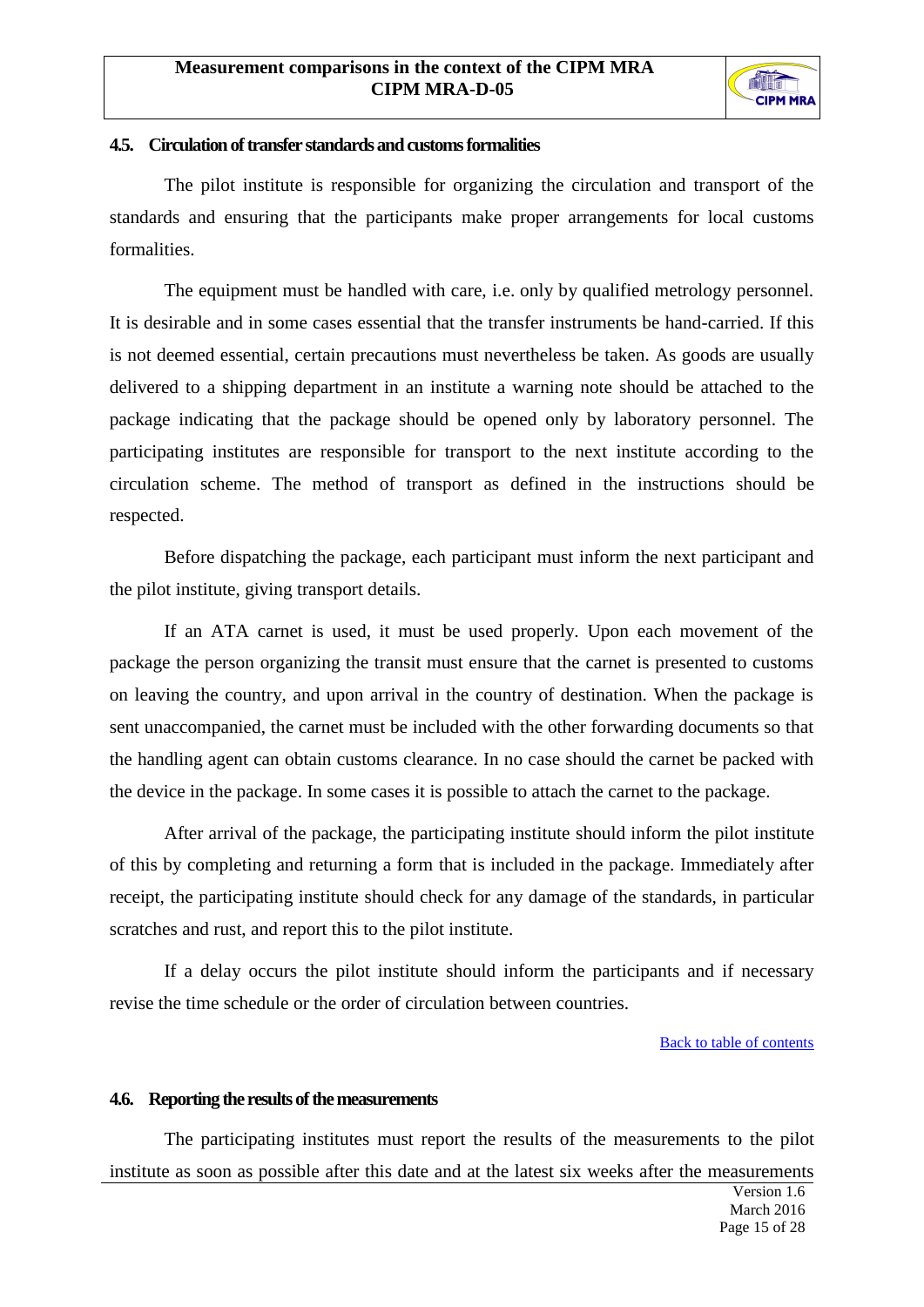

are completed. The measurement results, together with the associated uncertainties and any additional information required, should be reported in the format given in the instructions as part of the protocol, usually by completing the standard forms annexed to the instructions.

A result from a participant is not considered complete without an associated uncertainty, and is not included in the draft report unless it is accompanied by an uncertainty supported by a complete uncertainty budget. Uncertainties are drawn up following the guidance given in the technical protocol.

If, on examination of the complete set of results, the pilot institute finds results that appear to be anomalous, the corresponding institutes are invited to check their results for numerical errors but without being informed as to the magnitude or sign of the apparent anomaly. If no numerical error is found, the result stands, and the complete set is sent to all participants.

#### [Back to table of contents](#page-1-0)

#### <span id="page-16-0"></span>**4.7. Report of a CIPM key comparison**

The pilot institute is responsible for writing the report of the key comparison. The report passes through a number of stages before publication, and these are referred to here as Draft A, Draft B and Final Report.

The first draft, Draft A, is prepared as soon as all the results have been received from the participants. It includes the results transmitted by the participants, identified by name, and a first calculation of the key comparison reference value. However the results are not communicated if there are any outliers, until the participants concerned have been contacted to ensure that there are no arithmetic, typographical or transcription errors involved.

The participants may make comments on their own results and these may be modified if there were errors in the report of the result (typographical errors, different units, transcription errors from the institute report to the Draft A report). In the case of results that are discrepant with the reference value or are not consistent with their published CMCs, the participants are not allowed to withdraw their results from the report unless a reason not attributable to the performance of the laboratory can be assigned (for example, if an excessive drift or a malfunction is detected in the travelling standard). Individual values and uncertainties may be changed or removed or the complete comparison abandoned, only with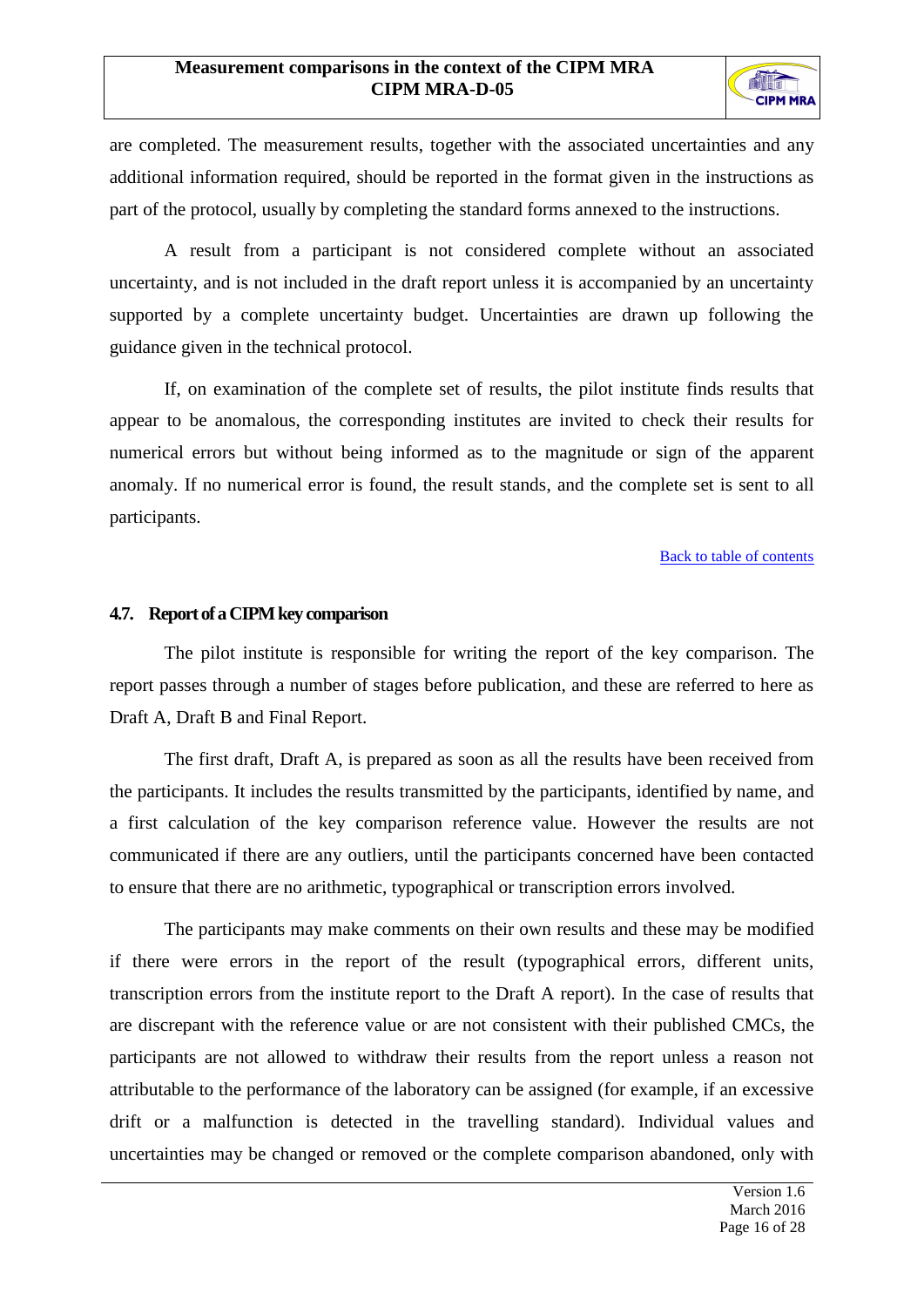

the agreement of all participants and on the basis of a clear failure of the travelling standard or some other phenomenon that renders the comparison or part of it invalid.

As the results may be changed due the reason explained above, Draft A (in all its versions) must be considered confidential and distributed among the participants only. As results may change, Draft A reports cannot be used as support for claiming CMCs.

Until all the participants have agreed on the report, it should be considered to be in Draft A stage, it being possible to have successive versions (Draft A1, A2,...etc).

In calculating the key comparison reference value, the pilot institute will use the method considered most appropriate for the particular comparison (normally that proposed in the protocol), subject to confirmation by the participants and, in due course, the key comparison working group and the Consultative Committee. After deciding the key comparison reference value and its uncertainty, the deviation from the reference value and the expanded uncertainty at a 95% level of confidence  $(k = 2$  for infinite number of degrees of freedom) of the deviation are deduced for each of the individual results (degrees of equivalence). At this stage the participants may review the initial decision to include or not bilateral degrees of equivalence, subject to approval of the corresponding CC.

Once the final version of Draft A, which includes the proposed key comparison reference value and degrees of equivalence, is approved by the participants, the report is considered as Draft B. It must then be submitted for approval by the corresponding Consultative Committee. At this stage, the results are not considered confidential and can be used to support CMCs and can be used for presentations and publications, except for the key comparison reference value and the degrees of equivalence which must be considered confidential until they are approved by the Consultative Committee and published in the KCDB.

The working group on key comparisons is normally charged with examining Draft B prior to its distribution to all members of the Consultative Committee, to ensure that it meets all the requirements set by the committee. In the case of those Consultative Committees having permanent working groups dealing with specific areas of activity, the Consultative Committee may ask these working groups to undertake the functions of the key comparison working group.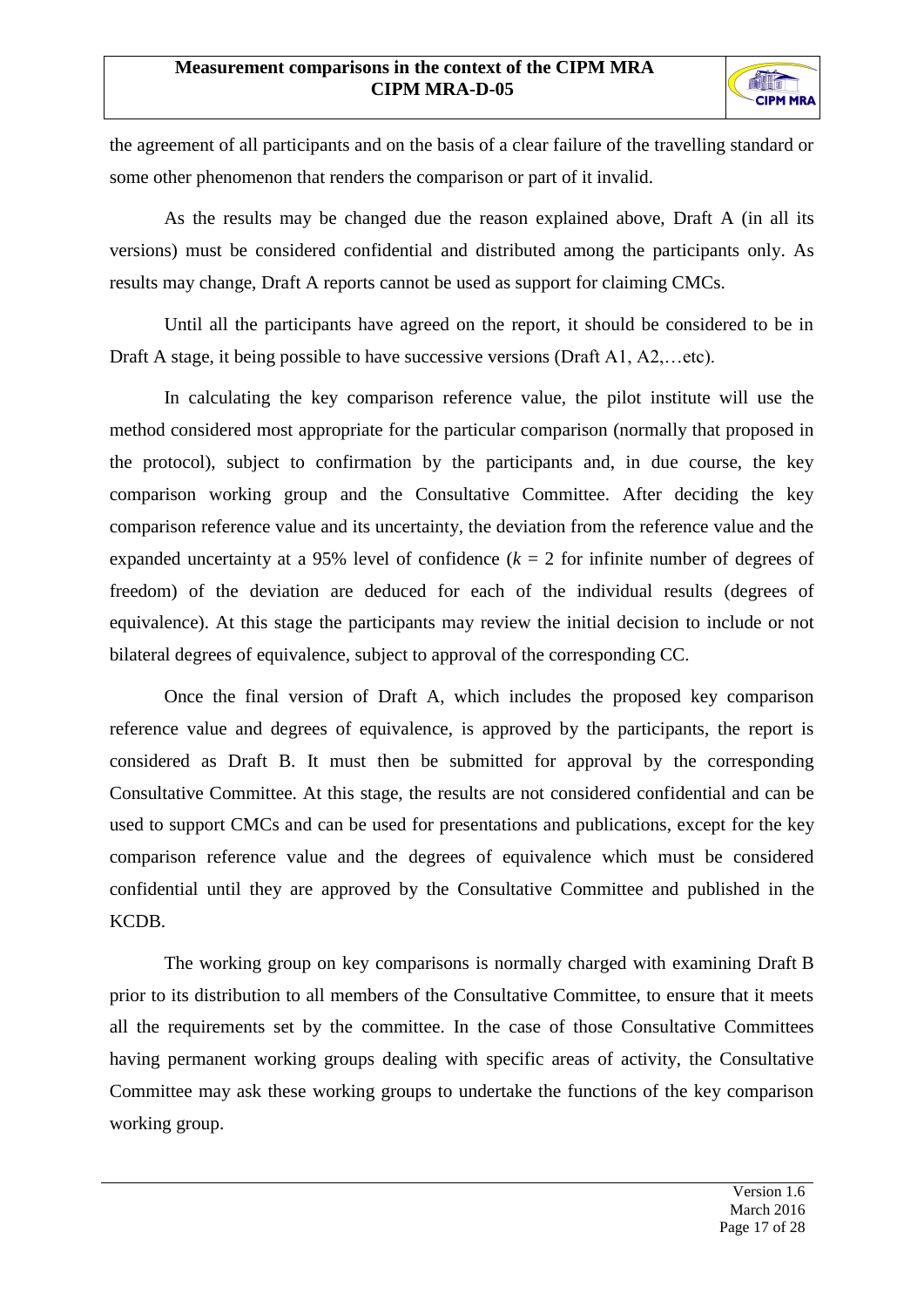

Entry of the results, including the degrees of equivalence, into the KCDB must wait until Draft B has been approved by the Consultative Committee, at which point the Draft becomes the Final Report. At that stage, the mention "Draft B" in the title or contents should be replaced by the mention "Final Report". Approval by the Consultative Committee may be given by correspondence on the recommendation of the working group on key comparisons. Each Consultative Committee will set its own procedures for approving the results of key comparisons in the most efficient and timely way possible.

In the event of disagreement concerning the results or the interpretation of the results of a key comparison, which cannot be resolved by the participants, by the key comparison working group or by the Consultative Committee, the matter is referred to the CIPM for a decision.

An institute that considers its result unrepresentative of its standards may request a subsequent separate bilateral comparison with the pilot institute or one of the participants. This should take place as soon as possible after the completion of the comparison in progress. The subsequent bilateral comparison is considered as a new and distinct comparison.

[Back to table of contents](#page-1-0)

## <span id="page-18-0"></span>**5. RMO key comparisons**

To allow the participation in key comparisons of all the NMIs and DIs of an RMO, the RMOs may organize their own key comparisons.

#### <span id="page-18-1"></span>**5.1. Participation in RMO key comparisons**

Participation in RMO key comparisons is decided by the corresponding committees of the RMO, but only the results corresponding to NMIs or DIs from Member States of the BIPM or Associate States and Economies of the CGPM that have signed the CIPM MRA will appear in the tables of numbers (including the degrees of equivalence) and in the graphs (including the graphs of equivalence) published in the KCDB. The policy for reporting comparisons that involve participants who are non-signatories to the CIPM MRA is stated in paragraph 8.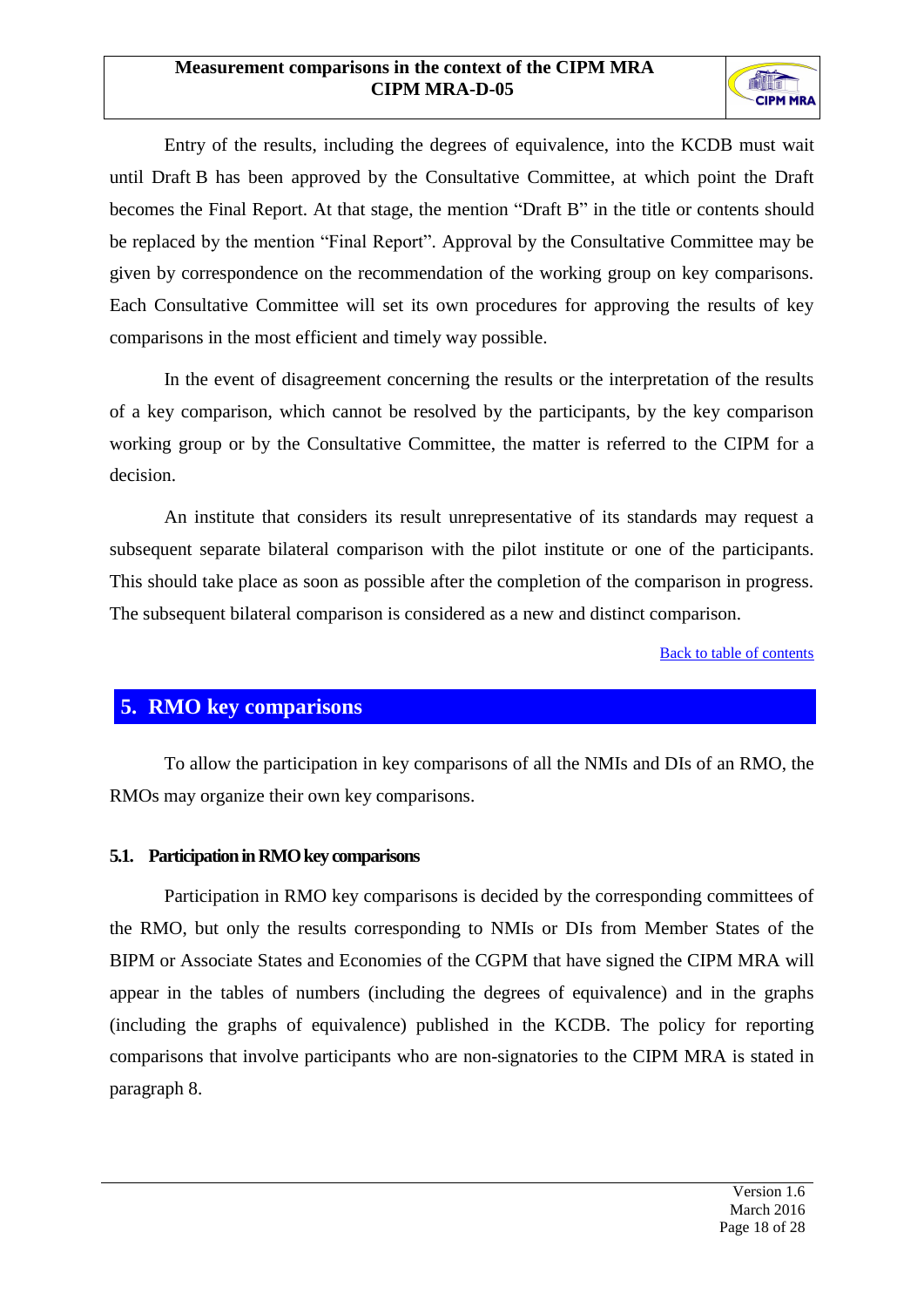

As participation in CIPM key comparisons may be limited in number for technical reasons, it is recommended that if possible, RMO key comparisons be open to participation of NMIs of other regions.

The RMO key comparisons must be linked to the corresponding CIPM key comparisons by means of joint participants. This is mandatory to demonstrate global equivalence. To achieve this, it is recommended that at least two of the participants in the preceding CIPM key comparison participate also in the RMO key comparison.

#### <span id="page-19-0"></span>**5.2. Organization of RMO key comparisons**

The RMO key comparisons must follow the same protocol as a preceding CIPM key comparison and must be approved in advance as "key" by the corresponding Consultative Committee. Instead of the method to determine a reference value, the RMO key comparison protocol must include the way in which the results will be linked to the corresponding CIPM key comparison reference value.

The mechanism for approval depends on the particular Consultative Committee's practice.

#### <span id="page-19-1"></span>**5.3. Reports of RMO key comparisons**

The procedure for reporting an RMO key comparison is basically the same as that described in Section [4.7.](#page-16-0) Only key comparisons carried out by a Consultative Committee or the BIPM (CIPM key comparisons) lead to a key comparison reference value. For a key comparison carried out by an RMO, the link to the CIPM key comparison reference value is obtained by reference to the results from those institutes that have also taken part in the CIPM key comparison.

The complete results of the linked RMO key comparison are shown in exactly the same form in the pages of the original CIPM key comparison in the KCDB. However, the link for "participants" in the page for the RMO comparison lists only the laboratories that participated in this exercise.

The degree of equivalence relative to the CIPM key comparison reference value derived from an RMO key comparison has the same status as that derived from a CIPM key comparison.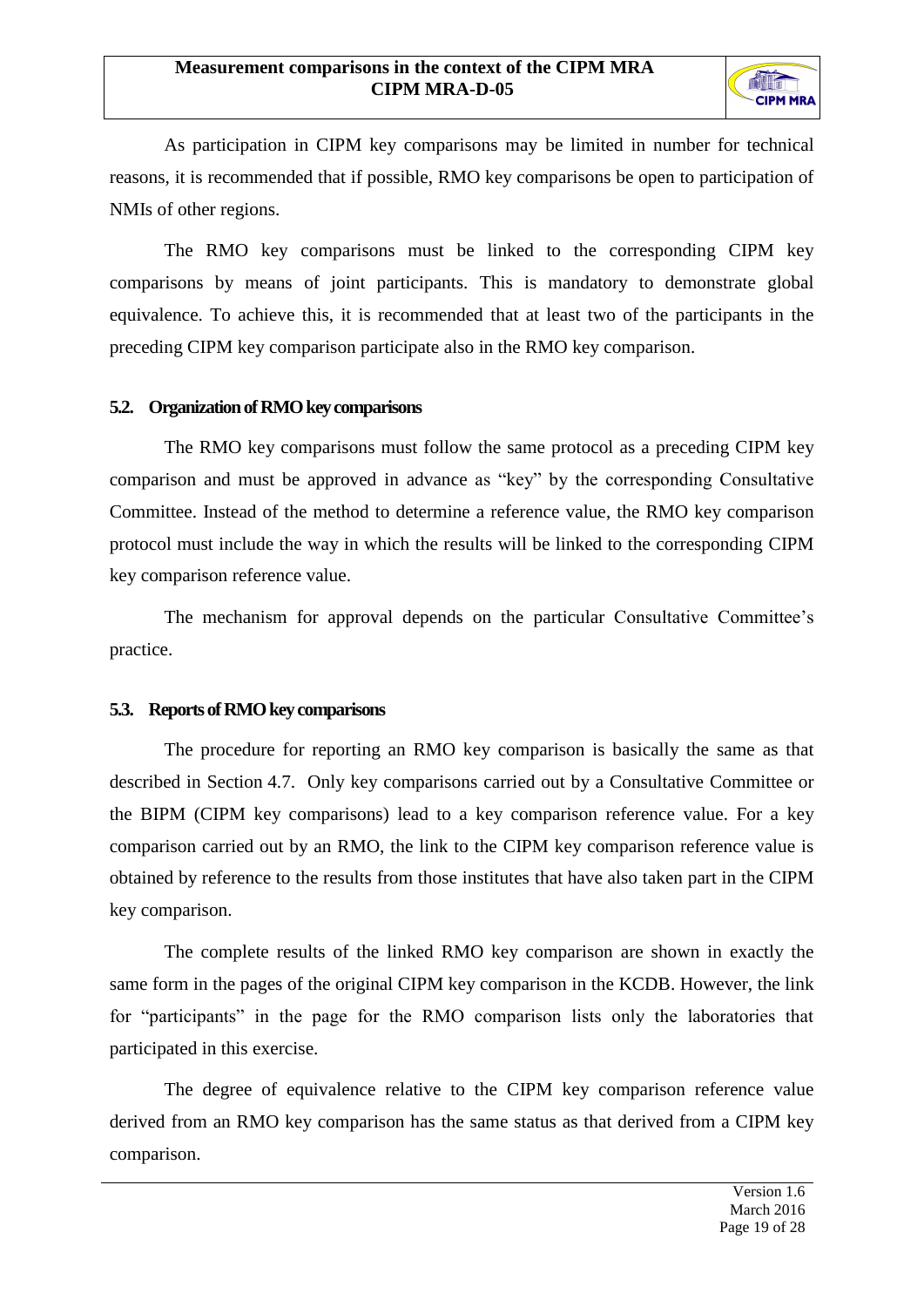

## <span id="page-20-0"></span>**6. Subsequent bilateral key comparisons**

Subsequent bilateral key comparisons are normally carried out for one of the following reasons:

- After completing a key comparison, an institute that considers its result unrepresentative of its standards may request a subsequent bilateral comparison with one of the other participants.
- An institute that was not ready to participate at the time a key comparison was conducted may request a subsequent bilateral comparison with one of the participants.

The results of subsequent key comparisons may be added to the data for the previous key comparison in the KCDB, with a note specifying that these results correspond to the subsequent comparison. Except for BIPM ongoing comparisons, when a Consultative Committee chooses to include new participants, no key comparison reference value is computed for these new results and they are not normally used to modify the key comparison reference value obtained from the results of the original participants. The results are linked to the original key comparison through the joint participation and the linking laboratories original results remain valid. In such cases, degrees of equivalence are computed for the participants in the subsequent comparison with respect to all other participants and to the previous key comparison reference value.

The results of subsequent key comparisons may be assigned a separate identifier at the request of a Consultative Committee. This identifier will usually be the name of the previous comparison plus a suffix.<sup>9</sup> As with the results of RMO key comparisons, the complete results of the linked subsequent comparisons are shown in exactly the same form in the pages of the original CIPM key comparison and that of the subsequent comparison. However, the link for "participants" in the page for the subsequent comparison lists only the laboratories that participated in this exercise.

 $\overline{a}$ 

<sup>&</sup>lt;sup>9</sup> Bilateral comparisons are no longer assigned the special identifier "BK" for registration in the KCDB. This allows potential additional participants to join in the comparison without the need to modify the identifier.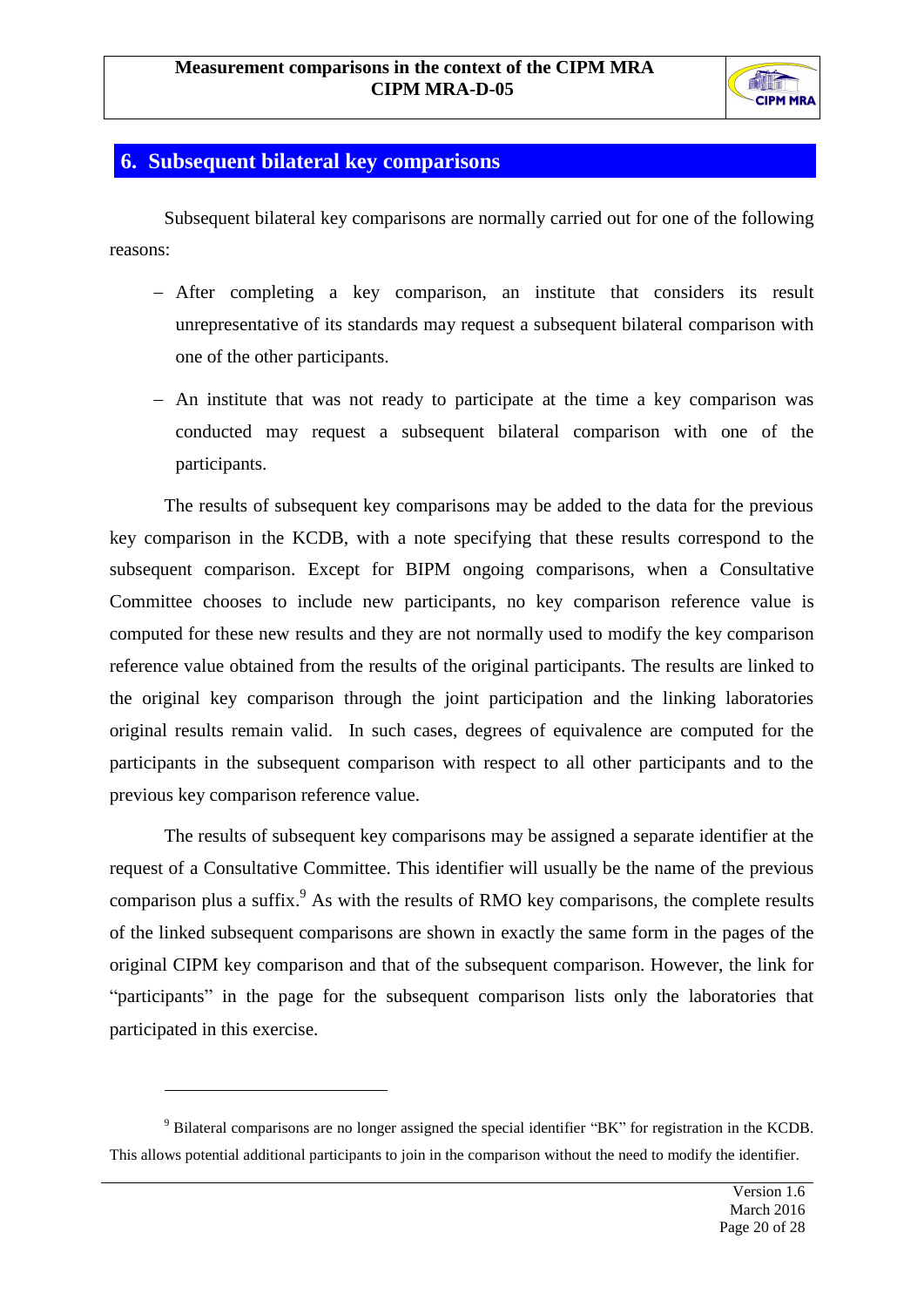

Bilateral comparisons of standards with long-term stability carried out by the BIPM may be conducted according to special arrangements not necessarily covered by this document.

## <span id="page-21-0"></span>**7. Supplementary comparisons**

Supplementary comparisons are normally organized by the RMOs to cover areas or techniques not covered by key comparisons. These are complementary to key comparisons and are not intended as second-level comparisons. Their final reports are published in the KCDB, but degrees of equivalence are not necessarily computed.

The rules for the participation in CIPM and RMO key comparisons also apply to CIPM and RMO supplementary comparisons (paragraphs [4.1](#page-9-1) and [5.1\)](#page-18-1).

Bilateral supplementary comparisons should follow the same procedure as multilateral supplementary comparisons.

#### <span id="page-21-1"></span>**7.1. Participation in supplementary comparisons**

Participation in supplementary comparisons is decided by the organizing body, usually the RMO. As with RMO key comparisons, it is recommended that participation is open to NMIs and DIs from other RMOs. The policy for reporting comparisons that involve participants who are non-signatories to the CIPM MRA is stated in paragraph 8.

#### <span id="page-21-2"></span>**7.2. Reports of supplementary comparisons**

Preparation of the reports of supplementary comparisons should follow the same threestage process: Draft A, Draft B, Final Report. The differences are:

– approval is given by the corresponding RMO committee;

– degrees of equivalence relative to a supplementary comparison reference value may be computed, but this is not mandatory.

- Reports approved by the RMO must be forwarded to the CC Executive Secretary and the Chair of the relevant working group (e.g. Key Comparison or CMC Working Group) of the CC to allow for a six-week period of comment and editorial control. If at the end of the period, no objections have been raised within the working group of the CC, the final report,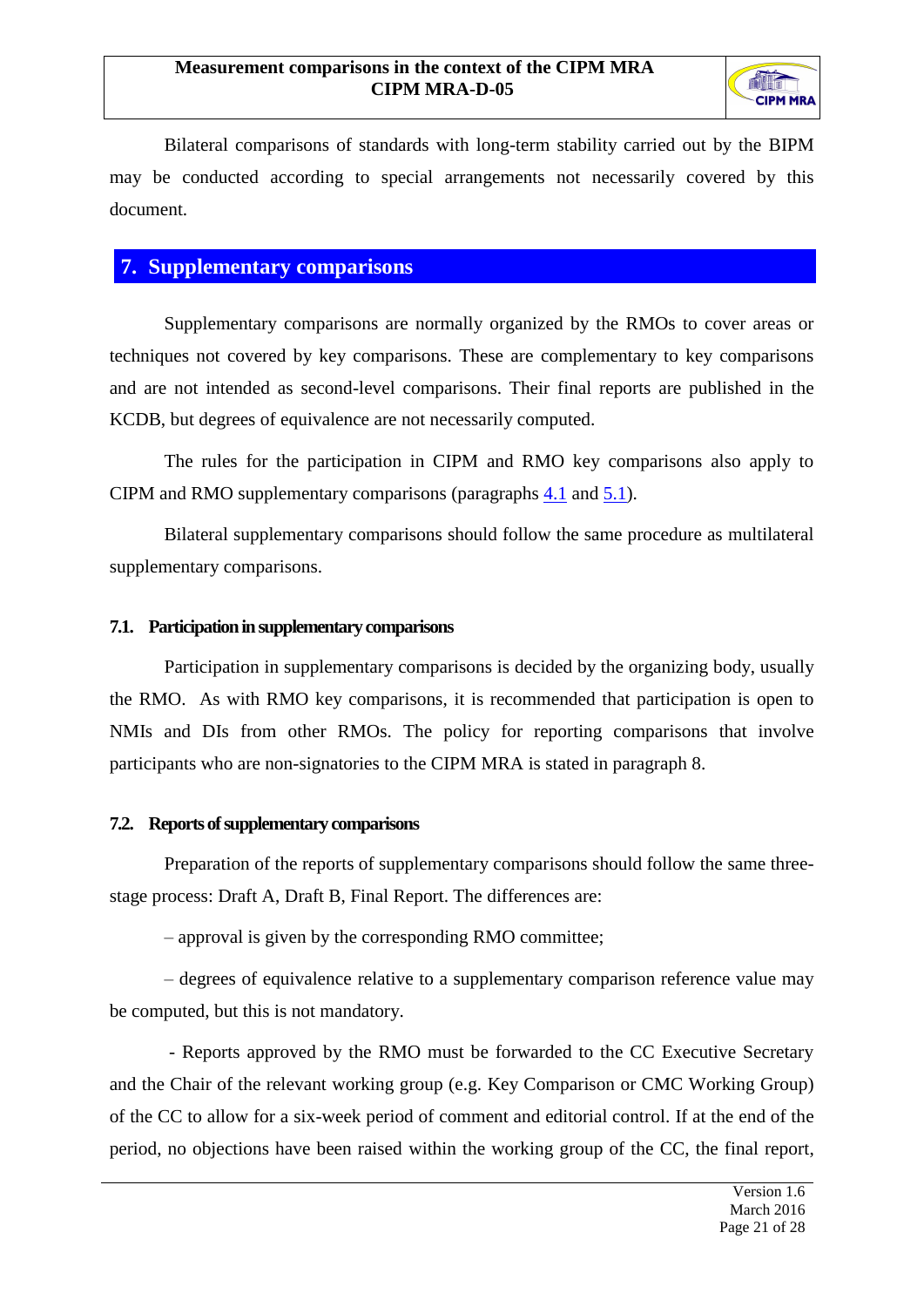

accompanied by a statement that the control and comment procedure has been completed, will be sent by the RMO TC Chair to the KCDB Office for publication in the KCDB. Those CCs that wish to discuss RMO supplementary comparison reports and formally approve them at the meetings of their relevant CC working groups may do so as an alternative.

To be used as support for CMCs the Final Reports should be published in the KCDB.

## <span id="page-22-0"></span>**8. Publication of comparisons in the KCDB**

Measurement comparison reports should be written to reflect the experiment that was actually performed, including summary results from all participants. These reports should be accessible from the online Key Comparison Database, but the graphs and tables of equivalence explicitly shown should include results only from signatory NMIs and DIs. The results for non-signatory participants should be considered as evidence of metrological competence for any future CMC submissions in the event that the laboratory becomes a signatory to the CIPM MRA. Note that this would not apply to laboratories participating in a measurement comparison under less stringent rules than the signatory laboratories (e.g. as a 'pilot study' participant for a measurement comparison in chemistry).

The comparison Final Reports for publication must be sent in portable document format (pdf) to the corresponding Consultative Committee's executive secretary and, after approval, to the KCDB Office, together with a clear statement that the report is approved by the RMO and/or the CC. It should be accompanied by a short abstract in Word format that is also included in the Final Report. For key comparisons, it should also be accompanied by an EXCEL spreadsheet file containing the data and graphs to be published in the KCDB.

It is recommended that the Final Reports of all comparisons are published in a technical journal such as the Technical Supplement of *Metrologia*, or any other publicly available publication.

#### [Back to table of contents](#page-1-0)

## <span id="page-22-1"></span>**9. Monitoring the impact of comparison results**

The chain of responsibility to ensure that CMC claims made by an NMI are consistent with the results obtained in key and supplementary comparisons is identified as follows: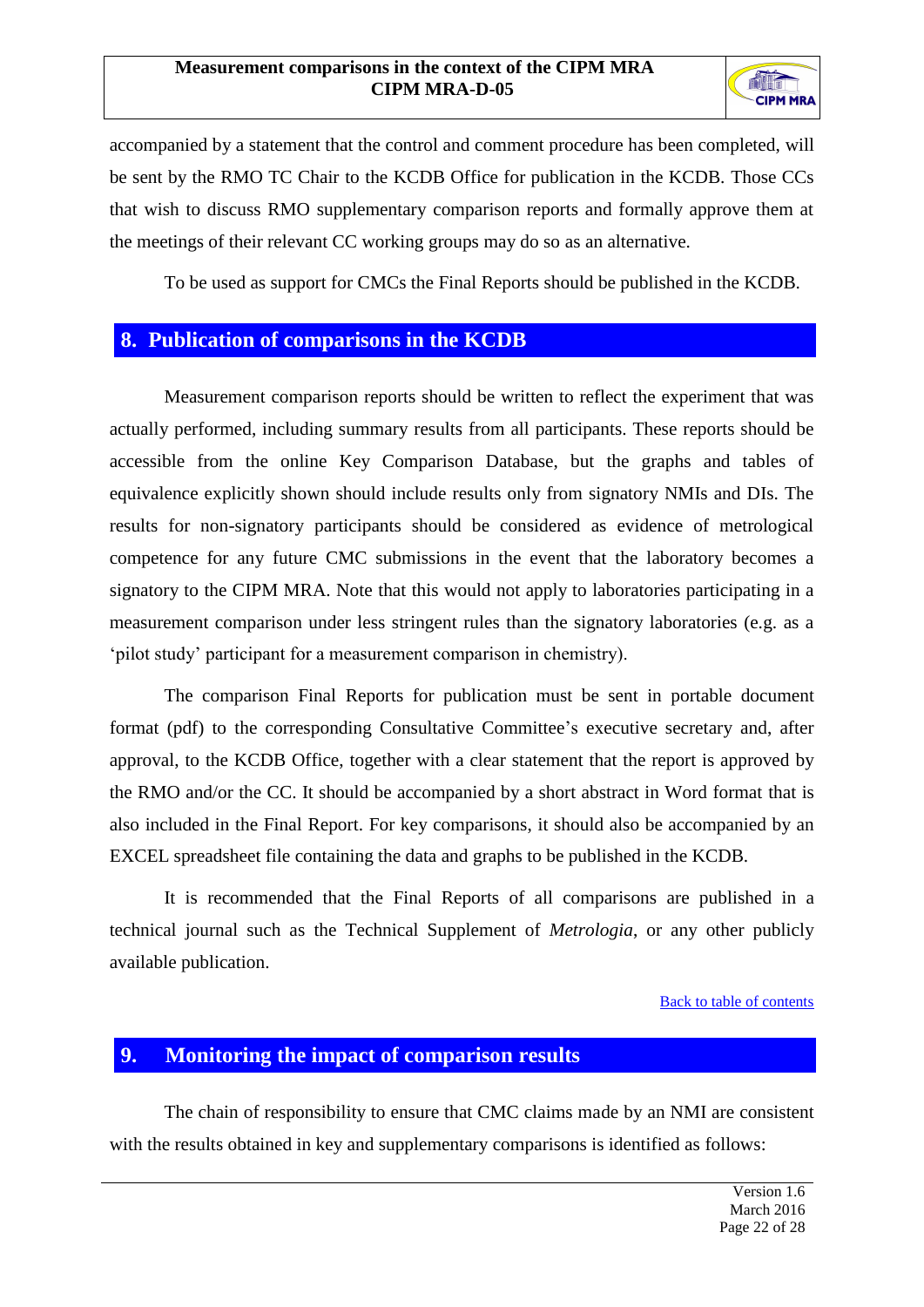

- 1. The NMI making the CMC claim has primary and principal responsibility.
- 2. Through its technical committees/working groups, the RMO should monitor the impact of key and supplementary comparison results on CMC claims for its member NMIs.
- 3. The Consultative Committee working groups on CMCs are intended to:
	- provide guidance on the range of CMCs supported by particular key and supplementary comparisons;
- identify areas where additional key and supplementary comparisons are needed;
- coordinate the review of existing CMCs in the context of new results of key and supplementary comparisons.

The procedure for monitoring the impact of comparisons is as follows:

1. After Draft B is approved, if the NMI detects a discrepancy between the published CMC and the result of a comparison, the NMI should send a communication to the corresponding RMO technical committee and to the chair of the RMO technical committee/working group responsible for approval of NMI quality management systems.

If the pilot institute or any other participant detects the discrepancy between the results of a laboratory in a comparison and published CMCs, the pilot institute should write to the NMI alerting them to any potential problems in their results for the comparison, copying to the NMI's RMO technical committee and the chair of the RMO technical committee/working group responsible for approval of NMI quality management systems.

In both cases, the communication should also be copied to the Consultative Committee working group on CMCs with jurisdiction over the comparison, the JCRB and the President of the Consultative Committee.

2. Within ninety days, the RMO should write to the Consultative Committee working group on CMCs, the JCRB and the President of the Consultative Committee (with copy to NMI) stating the action plan for correcting any potential problems. A resolution statement, in the next RMO annual report on the status of quality systems, should follow stating the results of the corrective action. In cases where the action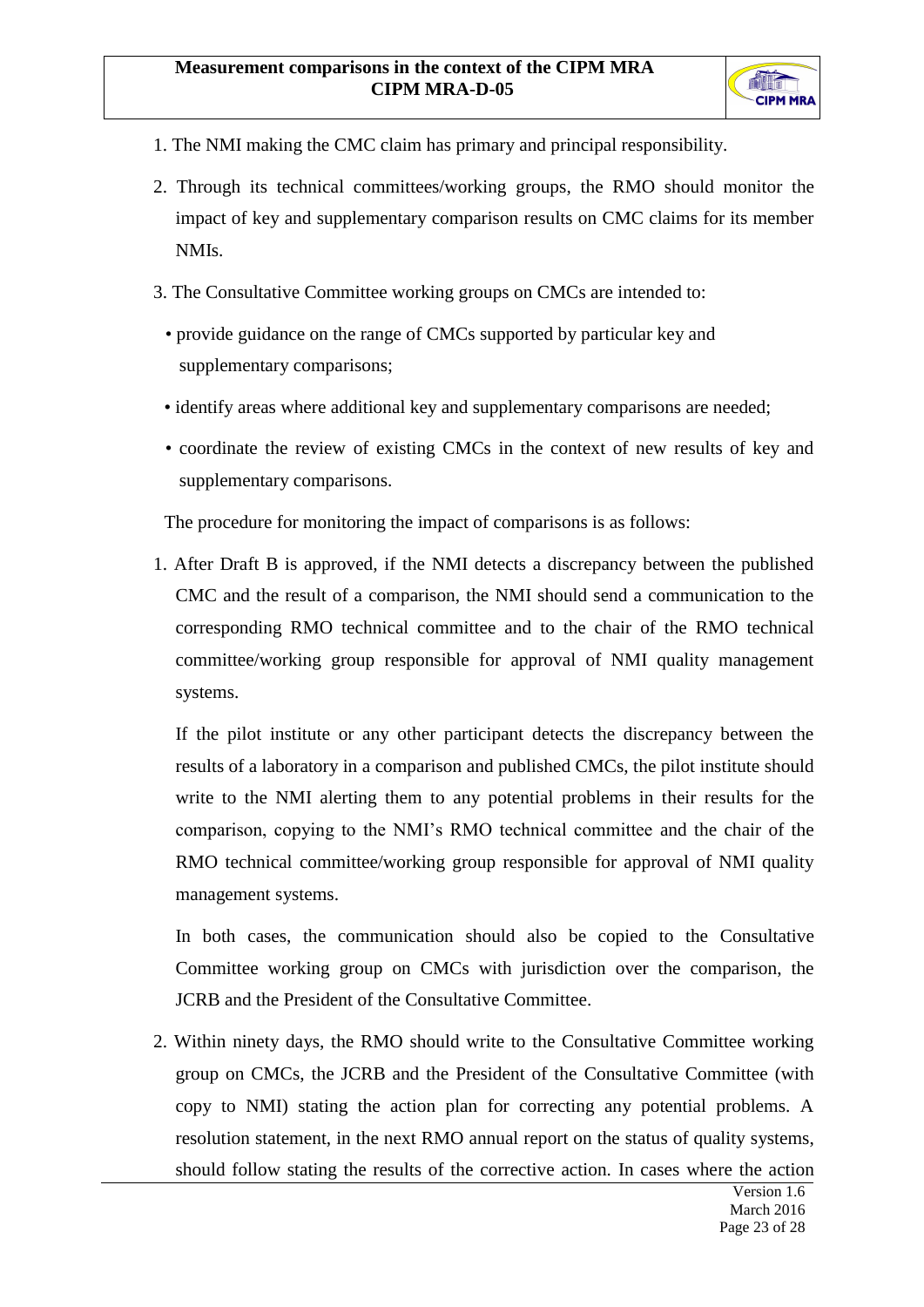

plan fails to resolve the problems within six months, the RMO should request from the JCRB the temporary removal of the CMCs from the KCDB.

- 3. The RMO should request from the JCRB the reinstatement of temporarily removed CMCs once the corrective action has been implemented.
- 4. The Consultative Committee should inform the CIPM of the incident as part of its annual report.

[Back to table of contents](#page-1-0)

## <span id="page-24-0"></span>**10. Related documents**

[CIPM MRA](http://www.bipm.org/utils/en/pdf/mra_2003.pdf) – Mutual recognition of national measurement standards and of calibration and measurement certificates issued by national metrology institutes, Paris, 14 October 1999.

CIPM MRA [Technical Supplement](http://www.bipm.org/utils/en/pdf/mra_2003.pdf) revised in October 2003.

[CIPM MRA-D-04](http://www.bipm.org/utils/common/CIPM_MRA/CIPM_MRA-D-04.pdf) - Calibration and Measurement Capabilities in the context of the CIPM MRA.

[Back to table of contents](#page-1-0)

## <span id="page-24-1"></span>**11. Revision history**

| Version<br>Date of |              | Summary of changes       |                                              |  |
|--------------------|--------------|--------------------------|----------------------------------------------|--|
| number             | issue/review |                          |                                              |  |
| 2009-10-25         |              | Approved as CIPM 2009-25 |                                              |  |
|                    |              | Supersedes documents:    |                                              |  |
|                    |              | <b>JCRB</b> 9/9(1)       | Key and supplementary comparison             |  |
|                    |              |                          | registration form                            |  |
|                    |              | <b>JCRB 20/6</b>         | Flowcharts of the processes for key          |  |
|                    |              |                          | comparisons, bilateral comparisons, and      |  |
|                    |              |                          | supplementary comparisons                    |  |
|                    |              | <b>JCRB</b> 11/08(5)     | Supplementary comparisons – definition       |  |
|                    |              | JCRB 10/07 (2)           | A note on supplementary comparisons          |  |
|                    |              |                          | Guidelines for CIPM key comparisons          |  |
|                    |              |                          | Nomenclature of the key comparisons          |  |
|                    |              |                          | Monitoring the impact of key and             |  |
|                    |              |                          | supplementary comparison results on CMC      |  |
|                    |              |                          | claims                                       |  |
| 1.1                | 2011-08-31   |                          | Points of clarification primarily concerning |  |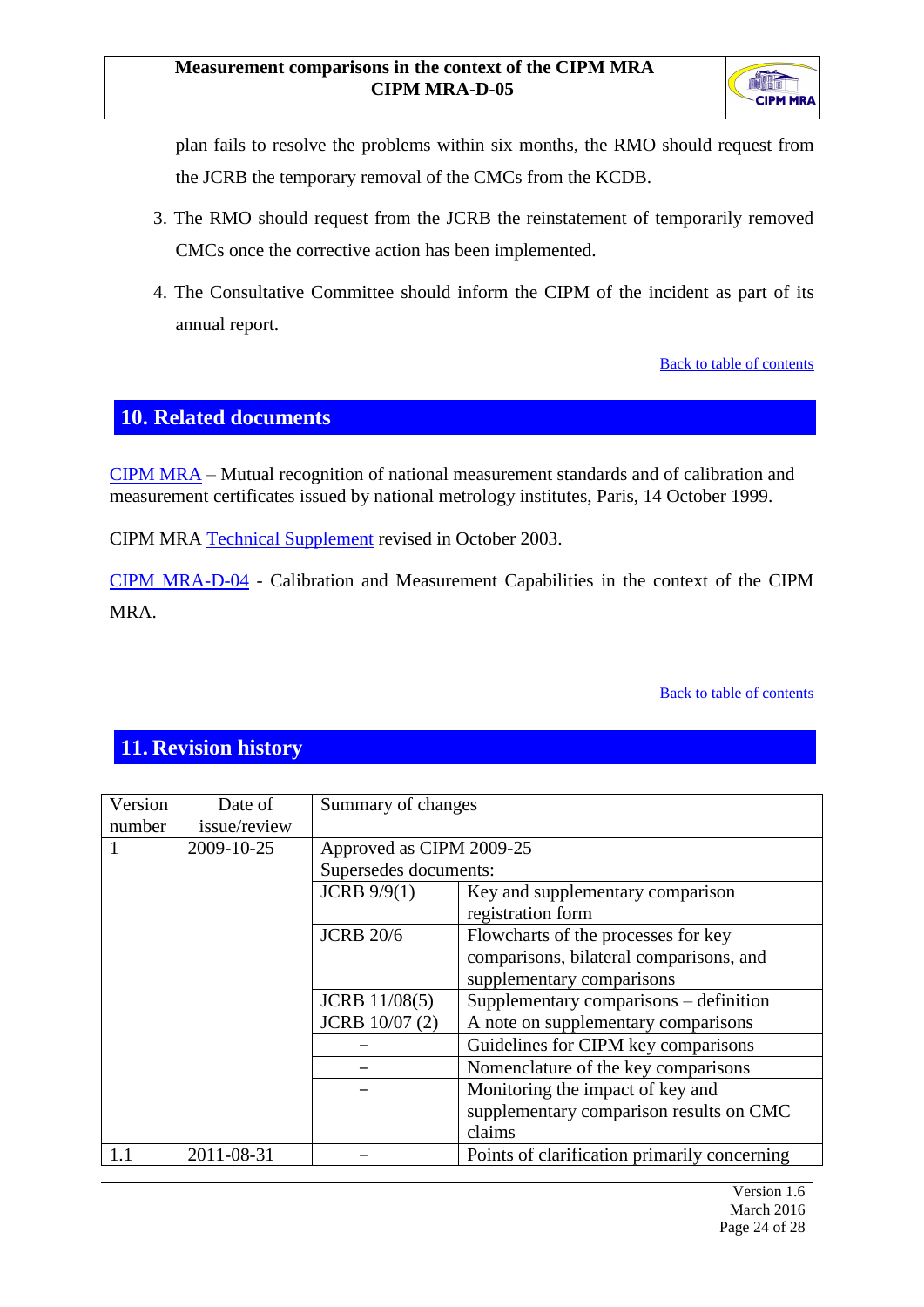## **Measurement comparisons in the context of the CIPM MRA CIPM MRA-D-05**



|     |            | the flow charts and the publication process    |
|-----|------------|------------------------------------------------|
|     | 2011-10-13 | Changes approved by CIPM                       |
| 1.2 | 2012-04-04 | Change in procedure for approval and           |
|     |            | publication of supplementary comparison        |
|     |            | reports approved by JCRB                       |
|     | 2012-06-07 | Changes approved by CIPM                       |
| 1.3 | 2012-09-25 | Change in procedure for monitoring the         |
|     |            | impact of comparison results                   |
|     | 2012-10-19 | Changes approved by CIPM                       |
| 1.4 | 2013-03-20 | Change in definition of pilot study            |
|     |            | comparison approved by JCRB                    |
|     | 2013-06-21 | Changes approved by CIPM                       |
| 1.5 | 2014-03-06 | Change in procedure for registration of        |
|     |            | comparisons in the KCDB and status report      |
|     |            | approved by JCRB                               |
|     | 2014-03-14 | Changes approved by CIPM                       |
| 1.6 | 2016-03-16 | Changes of policy on reporting results of      |
|     |            | comparisons with participants who are non-     |
|     |            | signatories to the CIPM MRA. Clarification     |
|     |            | in policy on participants who can be listed on |
|     |            | the public website of the KCDB.                |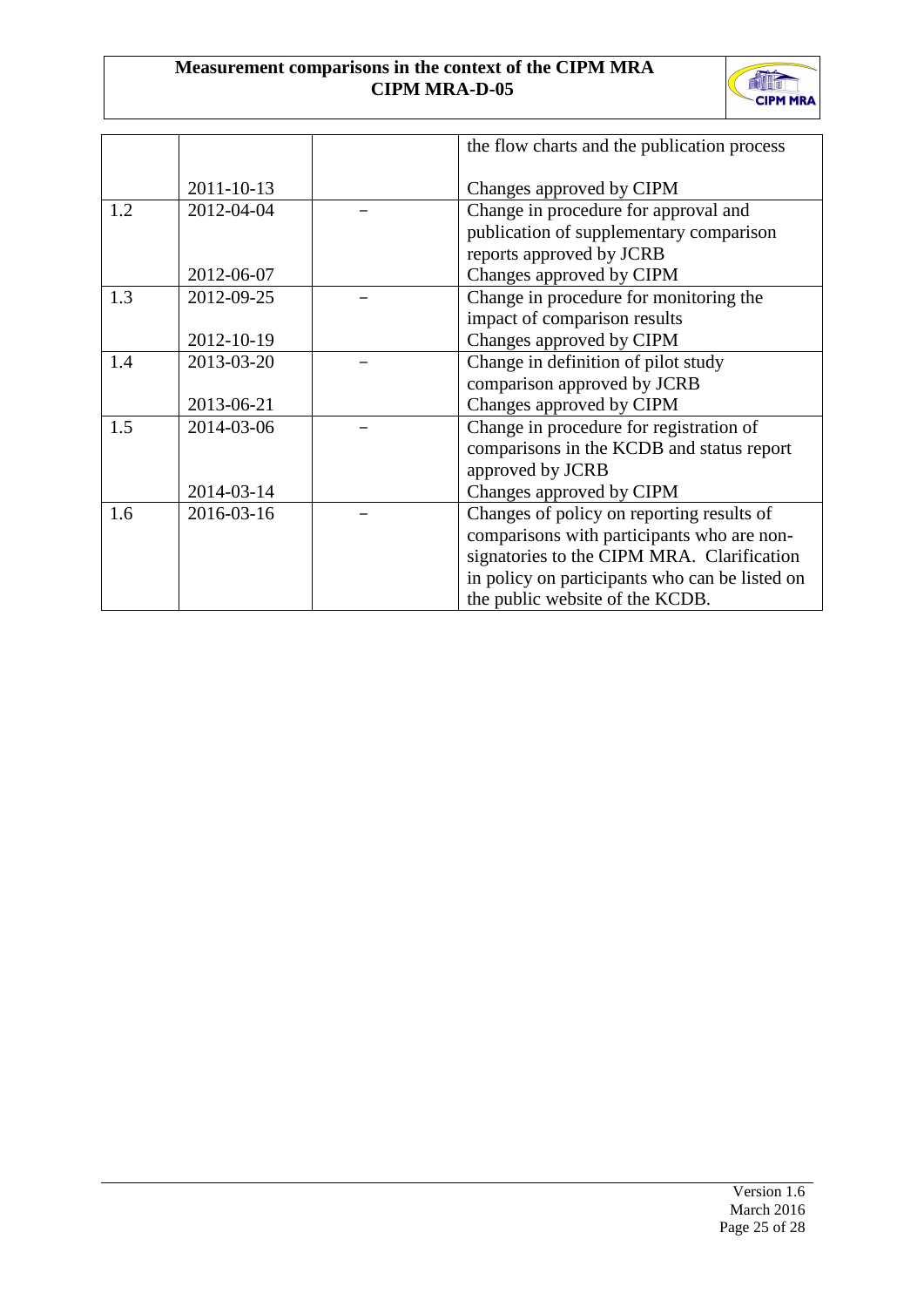#### **Measurement comparisons in the context of the CIPM MRA CIPM MRA-D-05**



## <span id="page-26-0"></span>**Appendix 1 – Flowchart of CIPM and RMO key comparisons**



Version 1.6 March 2016 Page 26 of 28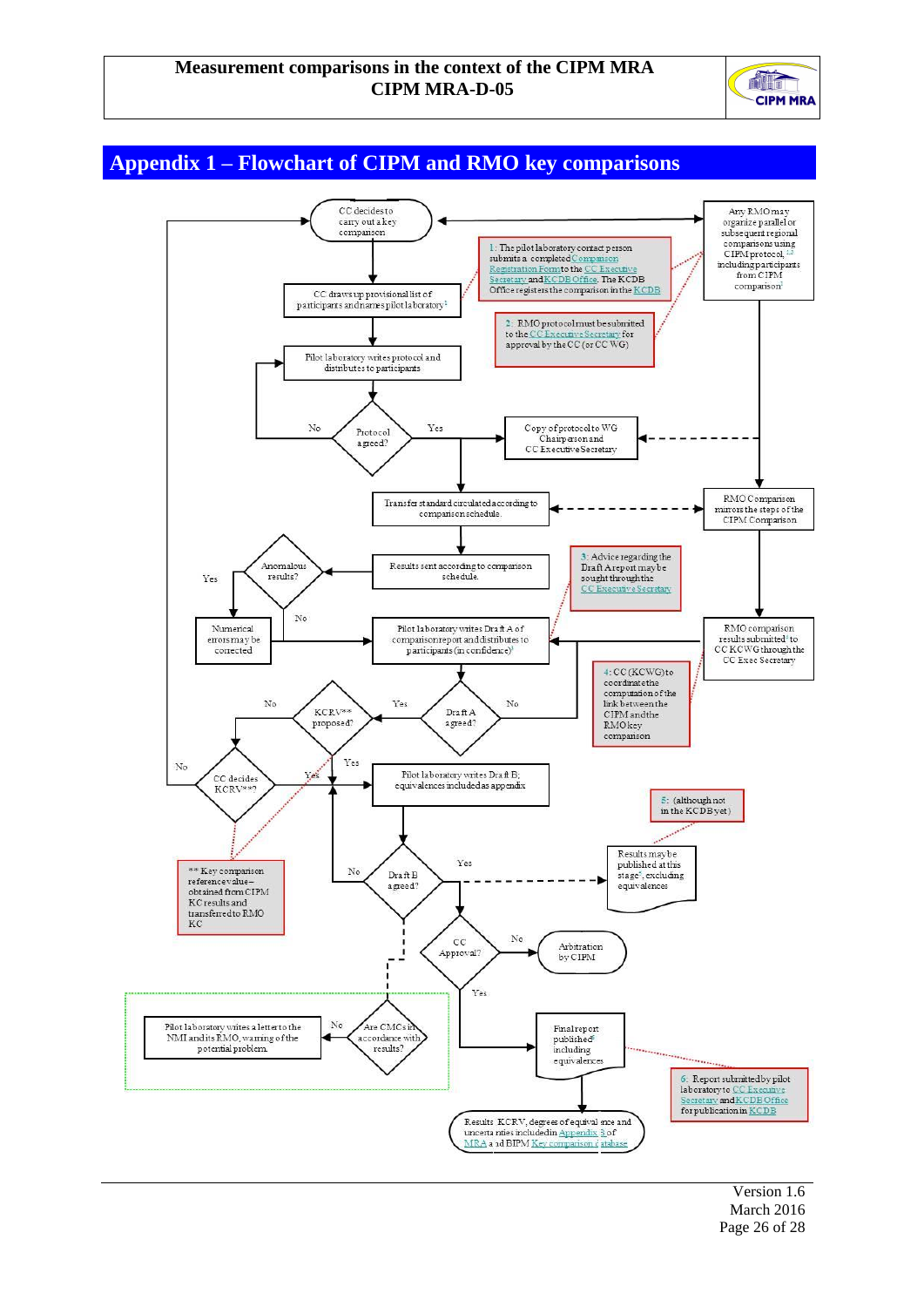

<span id="page-27-0"></span>